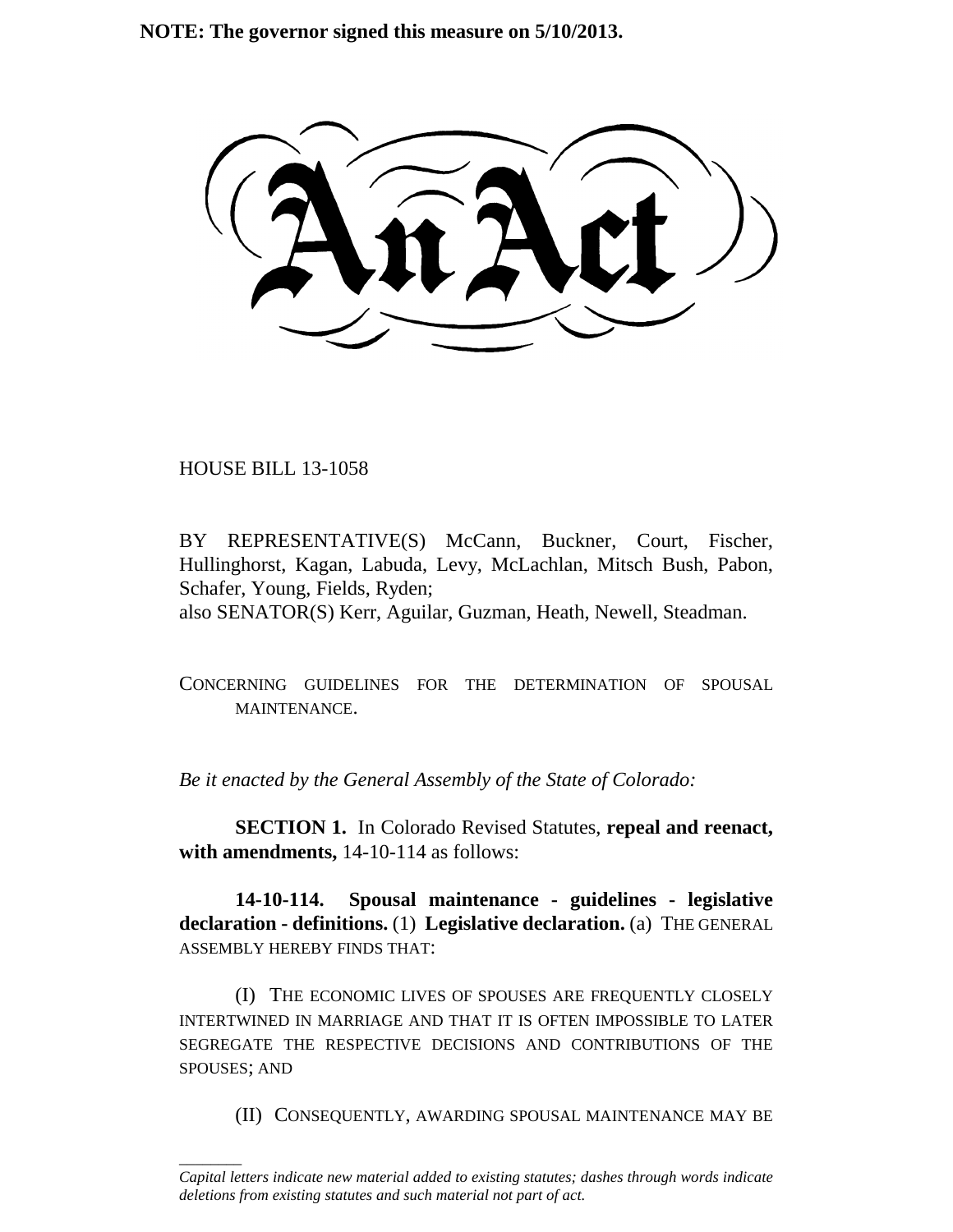APPROPRIATE IF A SPOUSE NEEDS SUPPORT AND THE OTHER SPOUSE HAS THE ABILITY TO PAY SUPPORT.

(b) THE GENERAL ASSEMBLY FURTHER FINDS THAT:

(I) BECAUSE THE STATUTES PROVIDE LITTLE GUIDANCE TO THE COURT CONCERNING MAINTENANCE AWARDS, THERE HAS BEEN INCONSISTENCY IN THE AMOUNT AND TERM OF MAINTENANCE AWARDED IN DIFFERENT JUDICIAL DISTRICTS ACROSS THE STATE IN CASES THAT INVOLVE SIMILAR FACTUAL CIRCUMSTANCES; AND

(II) COURTS AND LITIGANTS WOULD BENEFIT FROM THE ESTABLISHMENT OF A MORE DETAILED STATUTORY FRAMEWORK THAT INCLUDES ADVISORY GUIDELINES TO BE CONSIDERED AS A STARTING POINT FOR THE DETERMINATION OF FAIR AND EQUITABLE MAINTENANCE AWARDS.

(c) THEREFORE, THE GENERAL ASSEMBLY DECLARES THAT IT IS APPROPRIATE TO CREATE A STATUTORY FRAMEWORK FOR THE DETERMINATION OF MAINTENANCE AWARDS, INCLUDING ADVISORY GUIDELINES FOR THE AMOUNT AND TERM OF MAINTENANCE IN CERTAIN CASES, THAT WILL ASSIST THE COURT AND THE PARTIES IN CRAFTING MAINTENANCE AWARDS THAT ARE FAIR, EQUITABLE, AND MORE CONSISTENT ACROSS JUDICIAL DISTRICTS.

(2) AT THE TIME OF PERMANENT ORDERS IN DISSOLUTION OF MARRIAGE, LEGAL SEPARATION, OR DECLARATION OF INVALIDITY PROCEEDINGS, AND UPON THE REQUEST OF EITHER PARTY, THE COURT MAY ORDER THE PAYMENT OF MAINTENANCE FROM ONE SPOUSE TO THE OTHER PURSUANT TO THE PROVISIONS OF THIS SECTION. AN AWARD OF MAINTENANCE SHALL BE IN AN AMOUNT AND FOR A TERM THAT IS FAIR AND EQUITABLE TO BOTH PARTIES AND SHALL BE MADE WITHOUT REGARD TO MARITAL MISCONDUCT.

(3) (a) (I) **Determination of maintenance.** WHEN A PARTY HAS REQUESTED MAINTENANCE IN A DISSOLUTION OF MARRIAGE, LEGAL SEPARATION, OR DECLARATION OF INVALIDITY PROCEEDING, PRIOR TO GRANTING OR DENYING AN AWARD OF MAINTENANCE, THE COURT SHALL MAKE INITIAL WRITTEN OR ORAL FINDINGS CONCERNING:

(A) THE AMOUNT OF EACH PARTY'S GROSS INCOME;

PAGE 2-HOUSE BILL 13-1058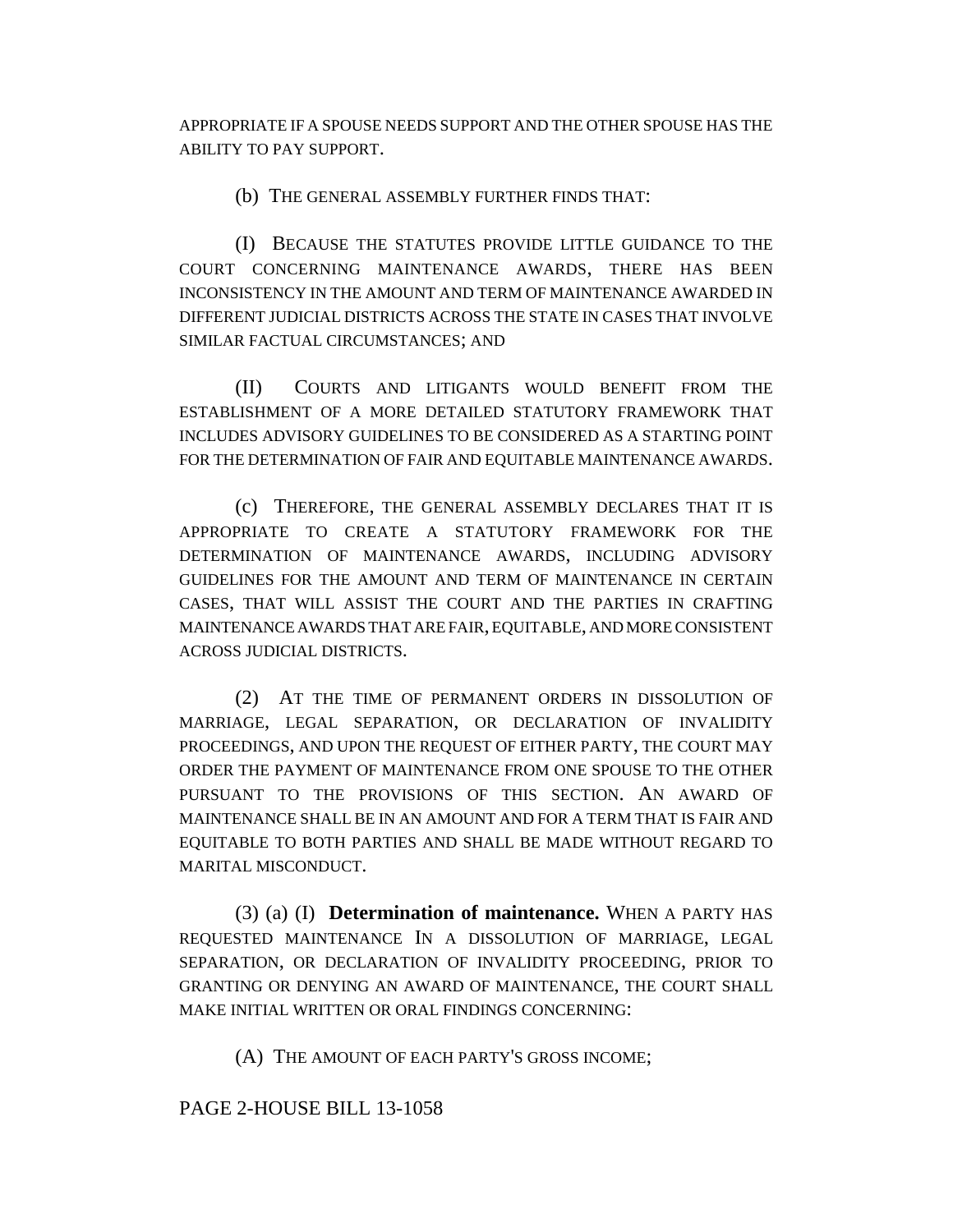(B) THE MARITAL PROPERTY APPORTIONED TO EACH PARTY;

(C) THE FINANCIAL RESOURCES OF EACH PARTY, INCLUDING BUT NOT LIMITED TO THE ACTUAL OR POTENTIAL INCOME FROM SEPARATE OR MARITAL PROPERTY; AND

(D) REASONABLE FINANCIAL NEED AS ESTABLISHED DURING THE MARRIAGE.

(II) AFTER MAKING THE INITIAL FINDINGS DESCRIBED IN SUBPARAGRAPH (I) OF THIS PARAGRAPH (a), THE COURT SHALL DETERMINE THE AMOUNT AND TERM OF THE MAINTENANCE AWARD, IF ANY, THAT IS FAIR AND EQUITABLE TO BOTH PARTIES AFTER CONSIDERING:

(A) THE GUIDELINE AMOUNT AND TERM OF MAINTENANCE SET FORTH IN PARAGRAPH (b) OF THIS SUBSECTION (3), IF APPLICABLE, BASED UPON THE DURATION OF THE MARRIAGE AND THE COMBINED GROSS INCOMES OF THE PARTIES;

(B) THE FACTORS RELATING TO THE AMOUNT AND TERM OF MAINTENANCE SET FORTH IN PARAGRAPH (c) OF THIS SUBSECTION (3); AND

(C) WHETHER THE PARTY SEEKING MAINTENANCE HAS MET THE REQUIREMENT FOR A MAINTENANCE AWARD PURSUANT TO PARAGRAPH (d) OF THIS SUBSECTION (3).

(b) **Guideline amount and term of maintenance - combined gross income of up to two hundred forty thousand dollars and duration of marriage of at least three years.** IF THE DURATION OF THE PARTIES' MARRIAGE IS AT LEAST THREE YEARS AND THE PARTIES' COMBINED, ANNUAL ADJUSTED GROSS INCOME DOES NOT EXCEED THE GREATER OF TWO HUNDRED FORTY THOUSAND DOLLARS OR THE UPPERMOST LIMITS OF THE SCHEDULE OF BASIC CHILD SUPPORT OBLIGATIONS SET FORTH IN SECTION 14-10-115, THE COURT SHALL MAKE ADDITIONAL ORAL OR WRITTEN FINDINGS CONCERNING THE DURATION OF THE MARRIAGE IN WHOLE MONTHS AND THE GUIDELINE AMOUNT AND TERM OF MAINTENANCE, CALCULATED AS FOLLOWS:

(I) **Guideline maintenance amount.** THE AMOUNT OF MAINTENANCE UNDER THE GUIDELINES IS EQUAL TO FORTY PERCENT OF THE HIGHER INCOME PARTY'S MONTHLY ADJUSTED GROSS INCOME LESS FIFTY

## PAGE 3-HOUSE BILL 13-1058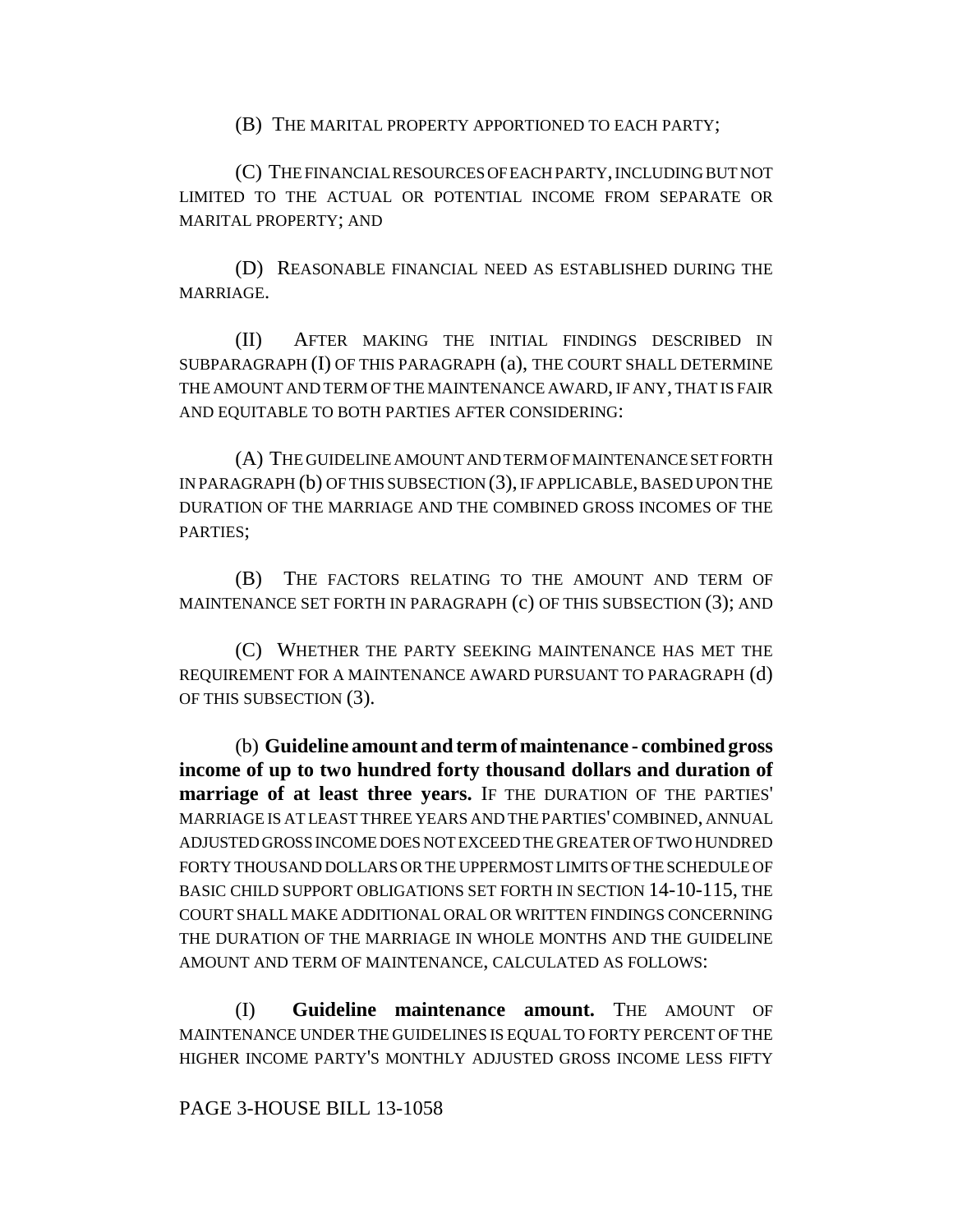PERCENT OF THE LOWER INCOME PARTY'S MONTHLY ADJUSTED GROSS INCOME; EXCEPT THAT, WHEN ADDED TO THE GROSS INCOME OF THE RECIPIENT, SHALL NOT RESULT IN THE RECIPIENT RECEIVING IN EXCESS OF FORTY PERCENT OF THE PARTIES' COMBINED MONTHLY ADJUSTED GROSS INCOME.

(II) (A) THE TERM OF MAINTENANCE UNDER THE GUIDELINES, CALCULATED IN WHOLE MONTHS, FOR MARRIAGES OF AT LEAST THREE YEARS BUT NOT MORE THAN TWENTY YEARS, IS SET FORTH IN THE TABLE CONTAINED IN SUB-SUBPARAGRAPH  $(B)$  OF THIS SUBPARAGRAPH  $(II)$ . WHEN THE DURATION OF THE PARTIES' MARRIAGE EXCEEDS TWENTY YEARS, THE COURT MAY AWARD MAINTENANCE FOR A SPECIFIED TERM OF YEARS OR FOR AN INDEFINITE TERM, BUT THE COURT SHALL NOT SPECIFY A MAINTENANCE TERM THAT IS LESS THAN THE MAINTENANCE TERM UNDER THE GUIDELINES FOR A TWENTY-YEAR MARRIAGE WITHOUT MAKING SPECIFIC FINDINGS THAT SUPPORT A REDUCED TERM OF MAINTENANCE.

| <b>MONTHS OF</b><br><b>MARRIAGE</b> | <b>PERCENTAGE</b> | <b>GUIDELINE TERM</b><br>OF MAINTENANCE |
|-------------------------------------|-------------------|-----------------------------------------|
| 36                                  | 31.00%            | 11                                      |
| 37                                  | 31.17%            | 12                                      |
| 38                                  | 31.33%            | 12                                      |
| 39                                  | 31.50%            | 12                                      |
| 40                                  | 31.67%            | 13                                      |
| 41                                  | 31.83%            | 13                                      |
| 42                                  | 32.00%            | 13                                      |
| 43                                  | 32.17%            | 14                                      |
| 44                                  | 32.33%            | 14                                      |
| 45                                  | 32.50%            | 15                                      |
| 46                                  | 32.67%            | 15                                      |
| 47                                  | 32.83%            | 15                                      |
| 48                                  | 33.00%            | 16                                      |
| 49                                  | 33.17%            | 16                                      |
| 50                                  | 33.33%            | 17                                      |
| 51                                  | 33.50%            | 17                                      |
| 52                                  | 33.67%            | 18                                      |
| 53                                  | 33.83%            | 18                                      |

### (B) **Table of guideline maintenance term (in whole months)**

## PAGE 4-HOUSE BILL 13-1058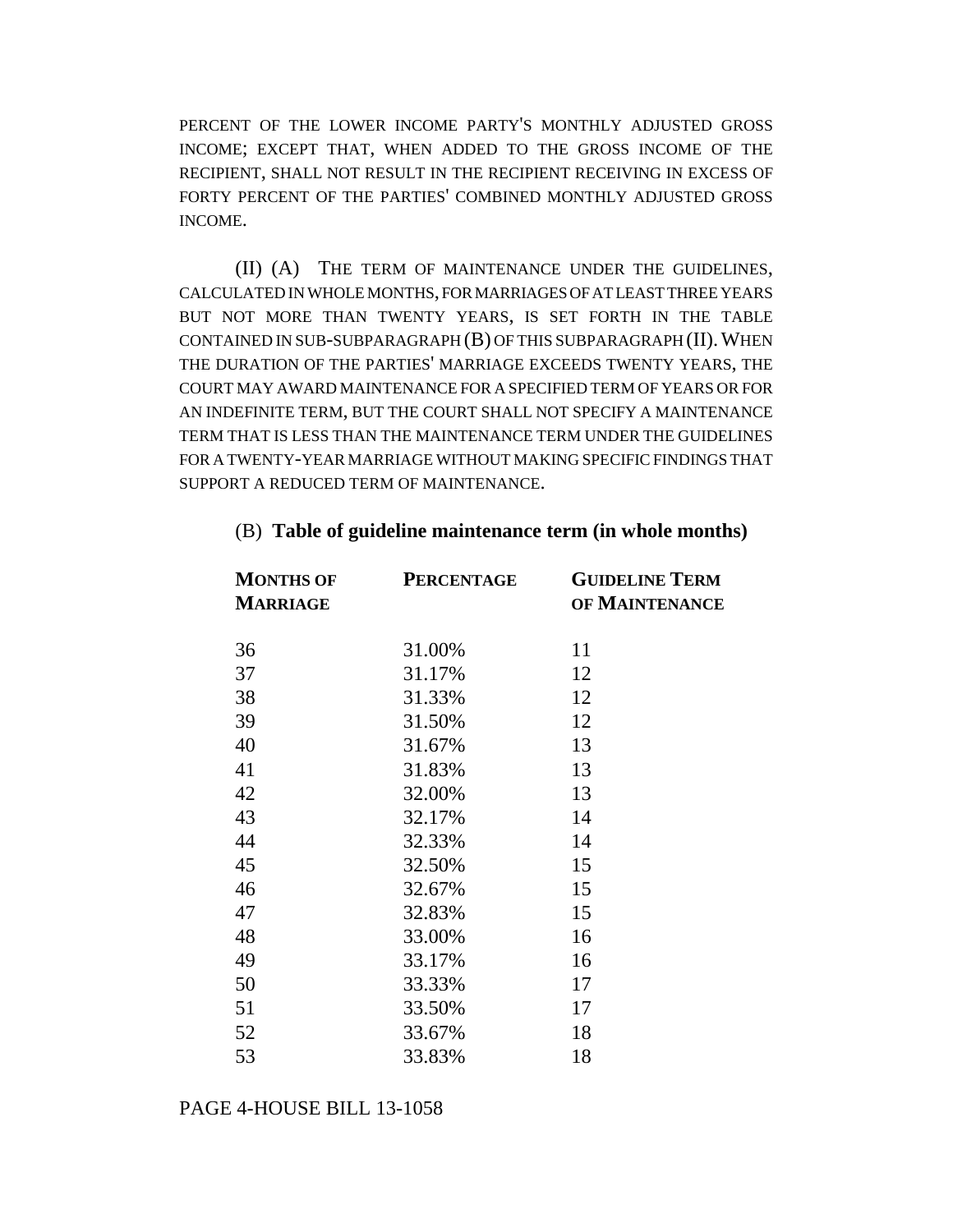| 54 | 34.00% | 18 |
|----|--------|----|
| 55 | 34.17% | 19 |
| 56 | 34.33% | 19 |
| 57 | 34.50% | 20 |
| 58 | 34.67% | 20 |
| 59 | 34.83% | 21 |
| 60 | 35.00% | 21 |
| 61 | 35.17% | 21 |
| 62 | 35.33% | 22 |
| 63 | 35.50% | 22 |
| 64 | 35.67% | 23 |
| 65 | 35.83% | 23 |
| 66 | 36.00% | 24 |
| 67 | 36.17% | 24 |
| 68 | 36.33% | 25 |
| 69 | 36.50% | 25 |
| 70 | 36.67% | 26 |
| 71 | 36.83% | 26 |
| 72 | 37.00% | 27 |
| 73 | 37.17% | 27 |
| 74 | 37.33% | 28 |
| 75 | 37.50% | 28 |
| 76 | 37.67% | 29 |
| 77 | 37.83% | 29 |
| 78 | 38.00% | 30 |
| 79 | 38.17% | 30 |
| 80 | 38.33% | 31 |
| 81 | 38.50% | 31 |
| 82 | 38.67% | 32 |
| 83 | 38.83% | 32 |
| 84 | 39.00% | 33 |
| 85 | 39.17% | 33 |
| 86 | 39.33% | 34 |
| 87 | 39.50% | 34 |
| 88 | 39.67% | 35 |
| 89 | 39.83% | 35 |
| 90 | 40.00% | 36 |
| 91 | 40.17% | 37 |
| 92 | 40.33% | 37 |
| 93 | 40.50% | 38 |

## PAGE 5-HOUSE BILL 13-1058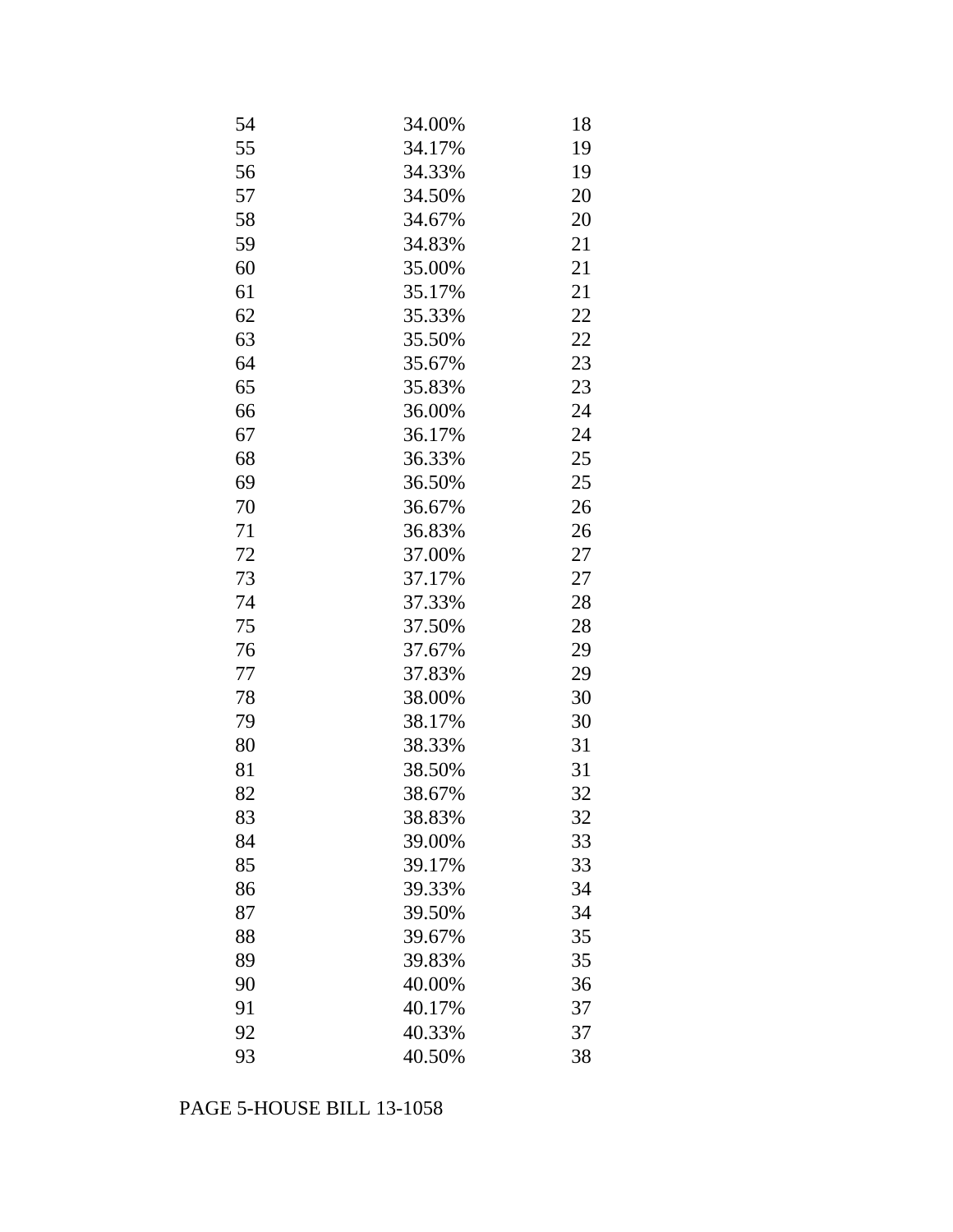| 94  | 40.67% | 38 |
|-----|--------|----|
| 95  | 40.83% | 39 |
| 96  | 41.00% | 39 |
| 97  | 41.17% | 40 |
| 98  | 41.33% | 41 |
| 99  | 41.50% | 41 |
| 100 | 41.67% | 42 |
| 101 | 41.83% | 42 |
| 102 | 42.00% | 43 |
| 103 | 42.17% | 43 |
| 104 | 42.33% | 44 |
| 105 | 42.50% | 45 |
| 106 | 42.67% | 45 |
| 107 | 42.83% | 46 |
| 108 | 43.00% | 46 |
| 109 | 43.17% | 47 |
| 110 | 43.33% | 48 |
| 111 | 43.50% | 48 |
| 112 | 43.67% | 49 |
| 113 | 43.83% | 50 |
| 114 | 44.00% | 50 |
| 115 | 44.17% | 51 |
| 116 | 44.33% | 51 |
| 117 | 44.50% | 52 |
| 118 | 44.67% | 53 |
| 119 | 44.83% | 53 |
| 120 | 45.00% | 54 |
| 121 | 45.17% | 55 |
| 122 | 45.33% | 55 |
| 123 | 45.50% | 56 |
| 124 | 45.67% | 57 |
| 125 | 45.83% | 57 |
| 126 | 46.00% | 58 |
| 127 | 46.17% | 59 |
| 128 | 46.33% | 59 |
| 129 | 46.50% | 60 |
| 130 | 46.67% | 61 |
| 131 | 46.83% | 61 |
| 132 | 47.00% | 62 |
| 133 | 47.17% | 63 |

## PAGE 6-HOUSE BILL 13-1058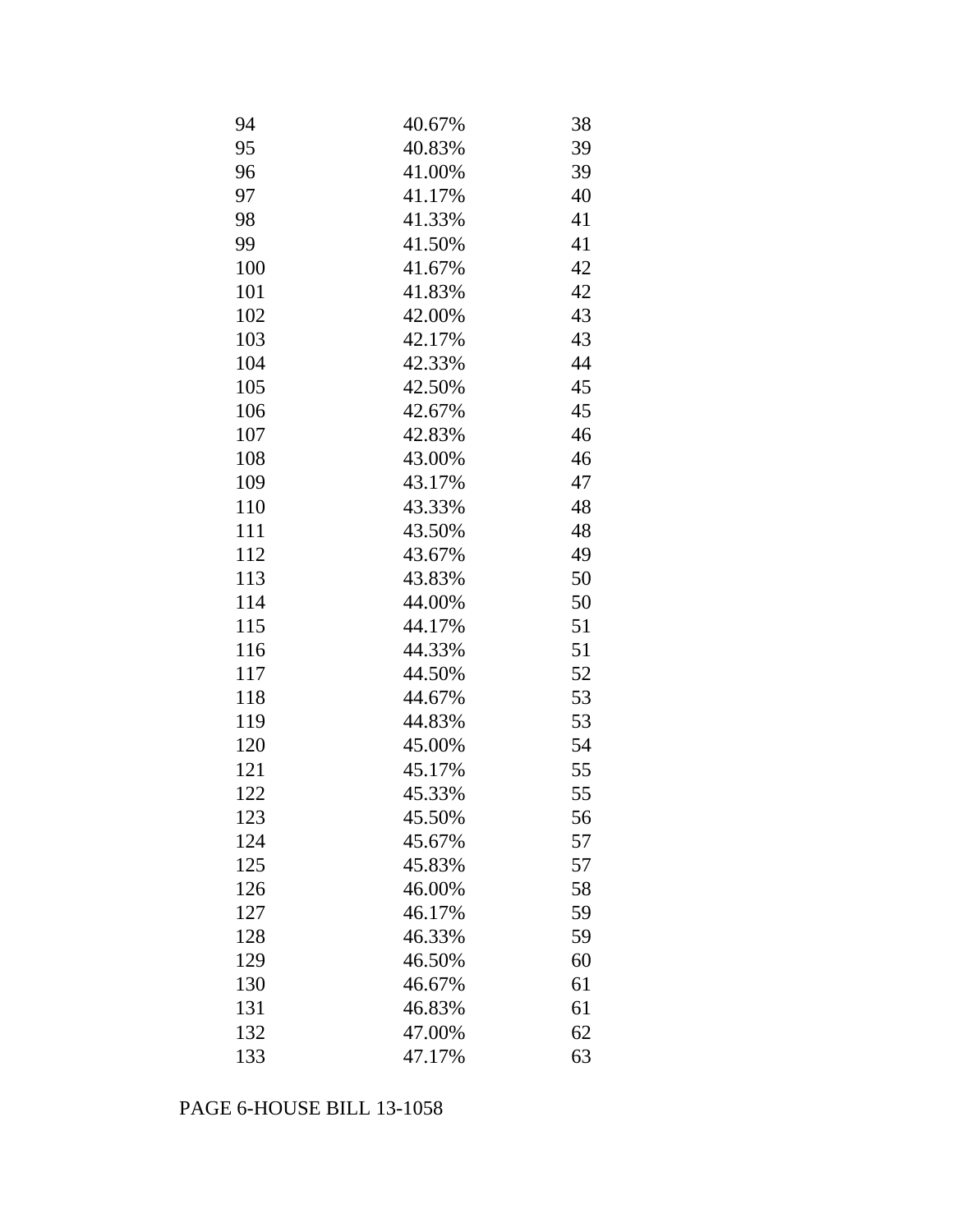| 134 | 47.33% | 63 |
|-----|--------|----|
| 135 | 47.50% | 64 |
| 136 | 47.67% | 65 |
| 137 | 47.83% | 66 |
| 138 | 48.00% | 66 |
| 139 | 48.17% | 67 |
| 140 | 48.33% | 68 |
| 141 | 48.50% | 68 |
| 142 | 48.67% | 69 |
| 143 | 48.83% | 70 |
| 144 | 49.00% | 71 |
| 145 | 49.17% | 71 |
| 146 | 49.33% | 72 |
| 147 | 49.50% | 73 |
| 148 | 49.67% | 74 |
| 149 | 49.83% | 74 |
| 150 | 50.00% | 75 |
| 151 | 50.00% | 76 |
| 152 | 50.00% | 76 |
| 153 | 50.00% | 77 |
| 154 | 50.00% | 77 |
| 155 | 50.00% | 78 |
| 156 | 50.00% | 78 |
| 157 | 50.00% | 79 |
| 158 | 50.00% | 79 |
| 159 | 50.00% | 80 |
| 160 | 50.00% | 80 |
| 161 | 50.00% | 81 |
| 162 | 50.00% | 81 |
| 163 | 50.00% | 82 |
| 164 | 50.00% | 82 |
| 165 | 50.00% | 83 |
| 166 | 50.00% | 83 |
| 167 | 50.00% | 84 |
| 168 | 50.00% | 84 |
| 169 | 50.00% | 85 |
| 170 | 50.00% | 85 |
| 171 | 50.00% | 86 |
| 172 | 50.00% | 86 |
| 173 | 50.00% | 87 |

# PAGE 7-HOUSE BILL 13-1058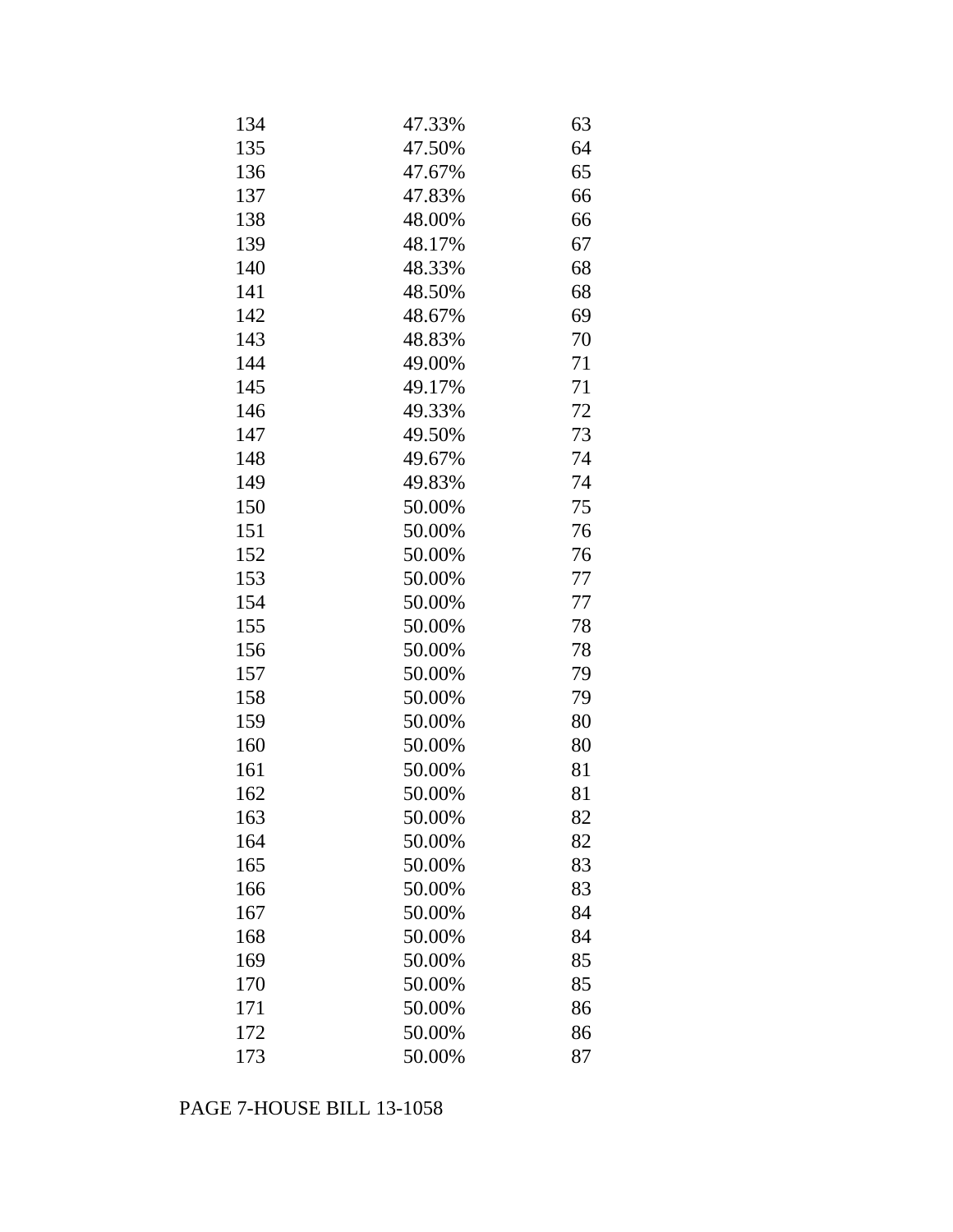| 174 | 50.00% | 87  |
|-----|--------|-----|
| 175 | 50.00% | 88  |
| 176 | 50.00% | 88  |
| 177 | 50.00% | 89  |
| 178 | 50.00% | 89  |
| 179 | 50.00% | 90  |
| 180 | 50.00% | 90  |
| 181 | 50.00% | 91  |
| 182 | 50.00% | 91  |
| 183 | 50.00% | 92  |
| 184 | 50.00% | 92  |
| 185 | 50.00% | 93  |
| 186 | 50.00% | 93  |
| 187 | 50.00% | 94  |
| 188 | 50.00% | 94  |
| 189 | 50.00% | 95  |
| 190 | 50.00% | 95  |
| 191 | 50.00% | 96  |
| 192 | 50.00% | 96  |
| 193 | 50.00% | 97  |
| 194 | 50.00% | 97  |
| 195 | 50.00% | 98  |
| 196 | 50.00% | 98  |
| 197 | 50.00% | 99  |
| 198 | 50.00% | 99  |
| 199 | 50.00% | 100 |
| 200 | 50.00% | 100 |
| 201 | 50.00% | 101 |
| 202 | 50.00% | 101 |
| 203 | 50.00% | 102 |
| 204 | 50.00% | 102 |
| 205 | 50.00% | 103 |
| 206 | 50.00% | 103 |
| 207 | 50.00% | 104 |
| 208 | 50.00% | 104 |
| 209 | 50.00% | 105 |
| 210 | 50.00% | 105 |
| 211 | 50.00% | 106 |
| 212 | 50.00% | 106 |
| 213 | 50.00% | 107 |

## PAGE 8-HOUSE BILL 13-1058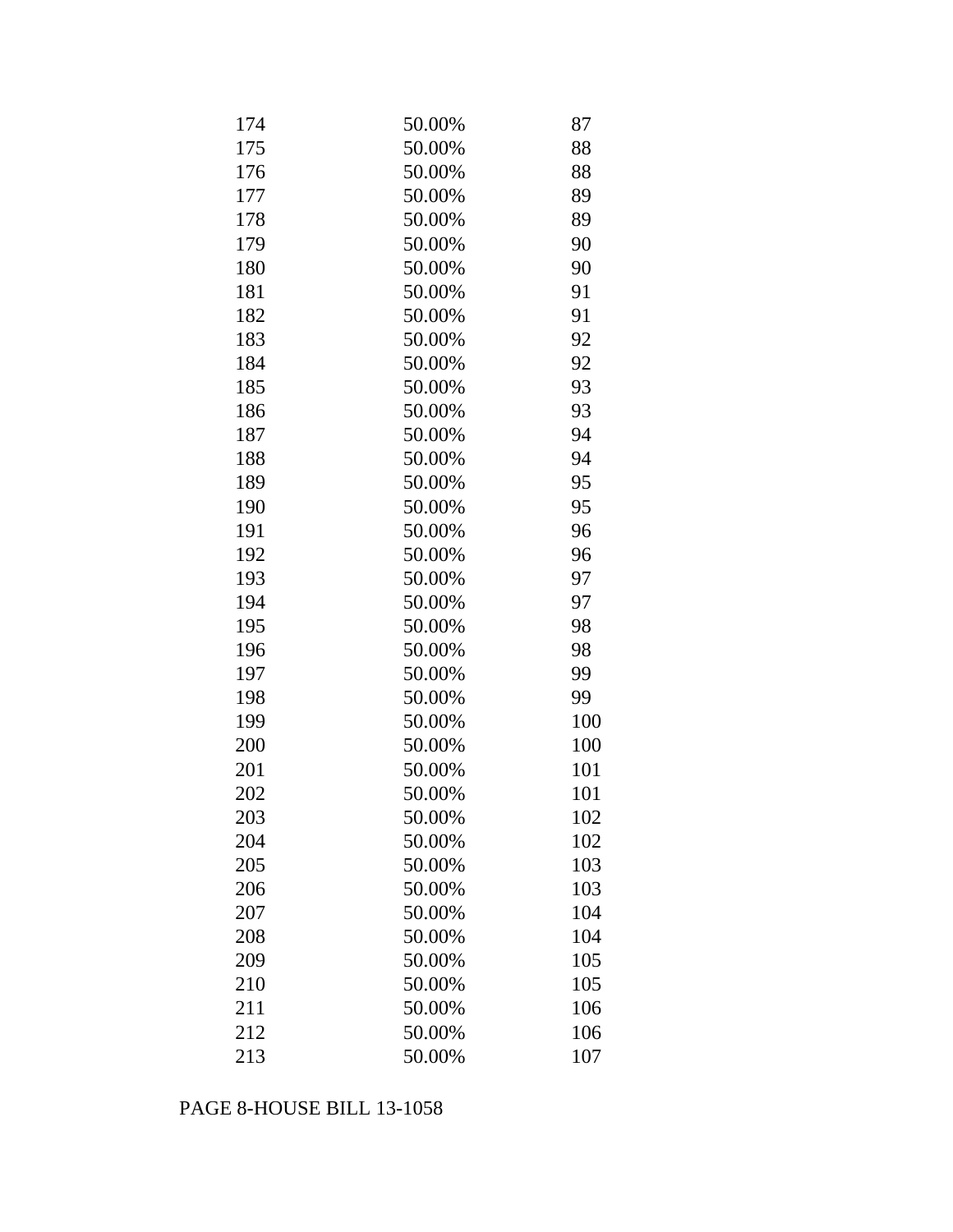| 214 | 50.00% | 107 |
|-----|--------|-----|
| 215 | 50.00% | 108 |
| 216 | 50.00% | 108 |
| 217 | 50.00% | 109 |
| 218 | 50.00% | 109 |
| 219 | 50.00% | 110 |
| 220 | 50.00% | 110 |
| 221 | 50.00% | 111 |
| 222 | 50.00% | 111 |
| 223 | 50.00% | 112 |
| 224 | 50.00% | 112 |
| 225 | 50.00% | 113 |
| 226 | 50.00% | 113 |
| 227 | 50.00% | 114 |
| 228 | 50.00% | 114 |
| 229 | 50.00% | 115 |
| 230 | 50.00% | 115 |
| 231 | 50.00% | 116 |
| 232 | 50.00% | 116 |
| 233 | 50.00% | 117 |
| 234 | 50.00% | 117 |
| 235 | 50.00% | 118 |
| 236 | 50.00% | 118 |
| 237 | 50.00% | 119 |
| 238 | 50.00% | 119 |
| 239 | 50.00% | 120 |
| 240 | 50.00% | 120 |

(c) **Factors affecting the amount and term of maintenance.** IN ANY PROCEEDING FOR MAINTENANCE, THE COURT SHALL CONSIDER ALL RELEVANT FACTORS, INCLUDING BUT NOT LIMITED TO:

(I) THE FINANCIAL RESOURCES OF THE RECIPIENT SPOUSE, INCLUDING THE ACTUAL OR POTENTIAL INCOME FROM SEPARATE OR MARITAL PROPERTY OR ANY OTHER SOURCE AND THE ABILITY OF THE RECIPIENT SPOUSE TO MEET HIS OR HER NEEDS INDEPENDENTLY;

(II) THE FINANCIAL RESOURCES OF THE PAYOR SPOUSE, INCLUDING THE ACTUAL OR POTENTIAL INCOME FROM SEPARATE OR MARITAL PROPERTY OR ANY OTHER SOURCE AND THE ABILITY OF THE PAYOR SPOUSE TO MEET HIS

## PAGE 9-HOUSE BILL 13-1058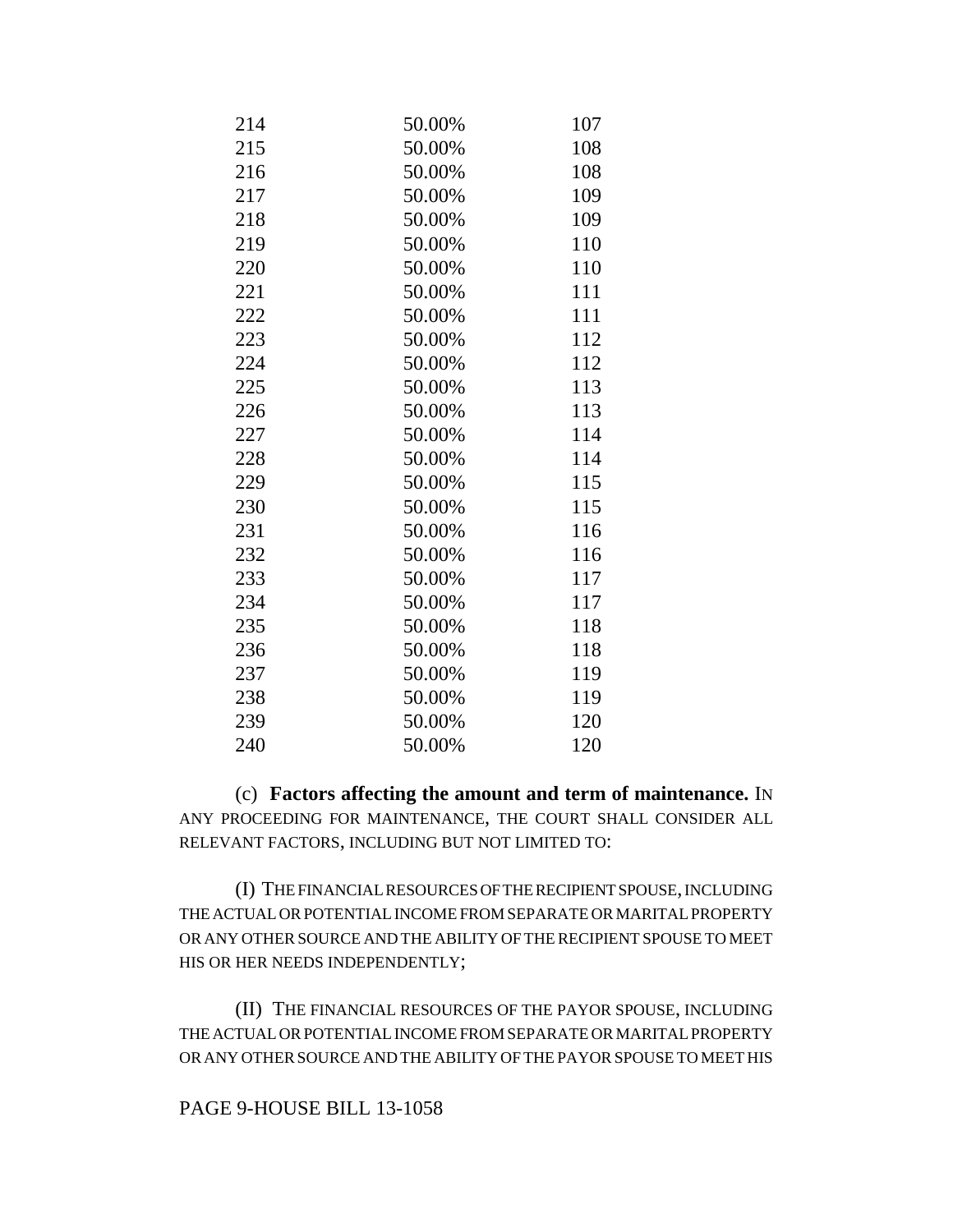OR HER REASONABLE NEEDS WHILE PAYING MAINTENANCE;

(III) THE LIFESTYLE DURING THE MARRIAGE;

(IV) THE DISTRIBUTION OF MARITAL PROPERTY, INCLUDING WHETHER ADDITIONAL MARITAL PROPERTY MAY BE AWARDED TO REDUCE OR ALLEVIATE THE NEED FOR MAINTENANCE;

(V) BOTH PARTIES' INCOME, EMPLOYMENT, AND EMPLOYABILITY, OBTAINABLE THROUGH REASONABLE DILIGENCE AND ADDITIONAL TRAINING OR EDUCATION, IF NECESSARY, AND ANY NECESSARY REDUCTION IN EMPLOYMENT DUE TO THE NEEDS OF AN UNEMANCIPATED CHILD OF THE MARRIAGE OR THE CIRCUMSTANCES OF THE PARTIES;

(VI) WHETHER ONE PARTY HAS HISTORICALLY EARNED HIGHER OR LOWER INCOME THAN THE INCOME REFLECTED AT THE TIME OF PERMANENT ORDERS AND THE DURATION AND CONSISTENCY OF INCOME FROM OVERTIME OR SECONDARY EMPLOYMENT;

(VII) THE DURATION OF THE MARRIAGE;

(VIII) THE AMOUNT OF TEMPORARY MAINTENANCE AND THE NUMBER OF MONTHS THAT TEMPORARY MAINTENANCE WAS PAID TO THE RECIPIENT SPOUSE;

(IX) THE AGE AND HEALTH OF THE PARTIES, INCLUDING CONSIDERATION OF SIGNIFICANT HEALTH CARE NEEDS OR UNINSURED OR UNREIMBURSED HEALTH CARE EXPENSES;

(X) SIGNIFICANT ECONOMIC OR NONECONOMIC CONTRIBUTION TO THE MARRIAGE OR TO THE ECONOMIC, EDUCATIONAL, OR OCCUPATIONAL ADVANCEMENT OF A PARTY, INCLUDING BUT NOT LIMITED TO COMPLETING AN EDUCATION OR JOB TRAINING, PAYMENT BY ONE SPOUSE OF THE OTHER SPOUSE'S SEPARATE DEBTS, OR ENHANCEMENT OF THE OTHER SPOUSE'S PERSONAL OR REAL PROPERTY;

(XI) WHETHER THE CIRCUMSTANCES OF THE PARTIES AT THE TIME OF PERMANENT ORDERS WARRANT THE AWARD OF A NOMINAL AMOUNT OF MAINTENANCE IN ORDER TO PRESERVE A CLAIM OF MAINTENANCE IN THE FUTURE; AND

PAGE 10-HOUSE BILL 13-1058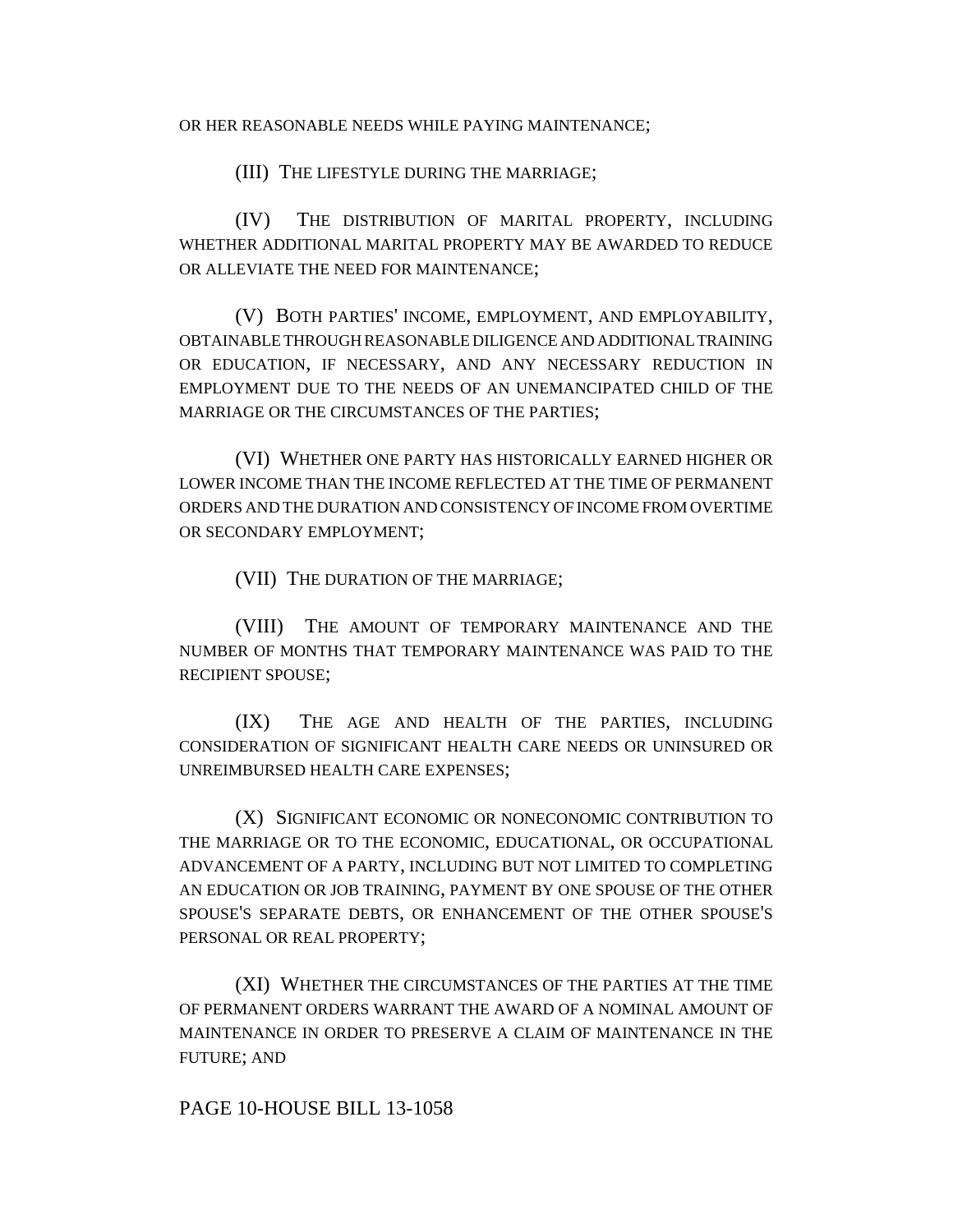#### (XII) ANY OTHER FACTOR THAT THE COURT DEEMS RELEVANT.

(d) AFTER CONSIDERING THE PROVISIONS OF THIS SECTION AND MAKING THE REQUIRED FINDINGS OF FACT, THE COURT SHALL AWARD MAINTENANCE ONLY IF IT FINDS THAT THE SPOUSE SEEKING MAINTENANCE LACKS SUFFICIENT PROPERTY, INCLUDING MARITAL PROPERTY APPORTIONED TO HIM OR HER, TO PROVIDE FOR HIS OR HER REASONABLE NEEDS AND IS UNABLE TO SUPPORT HIMSELF OR HERSELF THROUGH APPROPRIATE EMPLOYMENT OR IS THE CUSTODIAN OF A CHILD WHOSE CONDITION OR CIRCUMSTANCES MAKE IT INAPPROPRIATE FOR THE SPOUSE TO BE REQUIRED TO SEEK EMPLOYMENT OUTSIDE THE HOME.

(e) THE MAINTENANCE GUIDELINES SET FORTH IN PARAGRAPH (b) OF THIS SUBSECTION (3) DO NOT CREATE A PRESUMPTIVE AMOUNT OR TERM OF MAINTENANCE. THE COURT HAS DISCRETION TO DETERMINE THE AWARD OF MAINTENANCE THAT IS FAIR AND EQUITABLE TO BOTH PARTIES BASED UPON THE TOTALITY OF THE CIRCUMSTANCES. THE COURT SHALL MAKE SPECIFIC WRITTEN OR ORAL FINDINGS IN SUPPORT OF THE AMOUNT AND TERM OF MAINTENANCE AWARDED PURSUANT TO THIS SECTION OR AN ORDER DENYING MAINTENANCE.

(f) THE COURT MAY AWARD ADDITIONAL MARITAL PROPERTY TO THE RECIPIENT SPOUSE OR OTHERWISE ADJUST THE DISTRIBUTION OF MARITAL PROPERTY OR DEBT TO ALLEVIATE THE NEED FOR MAINTENANCE OR TO REDUCE THE AMOUNT OR TERM OF MAINTENANCE AWARDED.

(g) THE COURT MAY RESERVE JURISDICTION TO ESTABLISH, REVIEW, OR MODIFY AN AWARD OF MAINTENANCE AT A LATER DATE PURSUANT TO THE PROVISIONS OF THIS SECTION BY SETTING FORTH:

(I) THE REASONS FOR RESERVING JURISDICTION;

(II) THE ASCERTAINABLE FUTURE EVENT THAT FORMS THE BASIS FOR RESERVING JURISDICTION; AND

(III) A REASONABLY SPECIFIC TIME WITHIN WHICH MAINTENANCE MAY BE CONSIDERED PURSUANT TO THIS SECTION.

(h) THE COURT MAY AWARD MAINTENANCE IN SHORT-TERM MARRIAGES, INCLUDING MARRIAGES OF LESS THAN THREE YEARS IN

## PAGE 11-HOUSE BILL 13-1058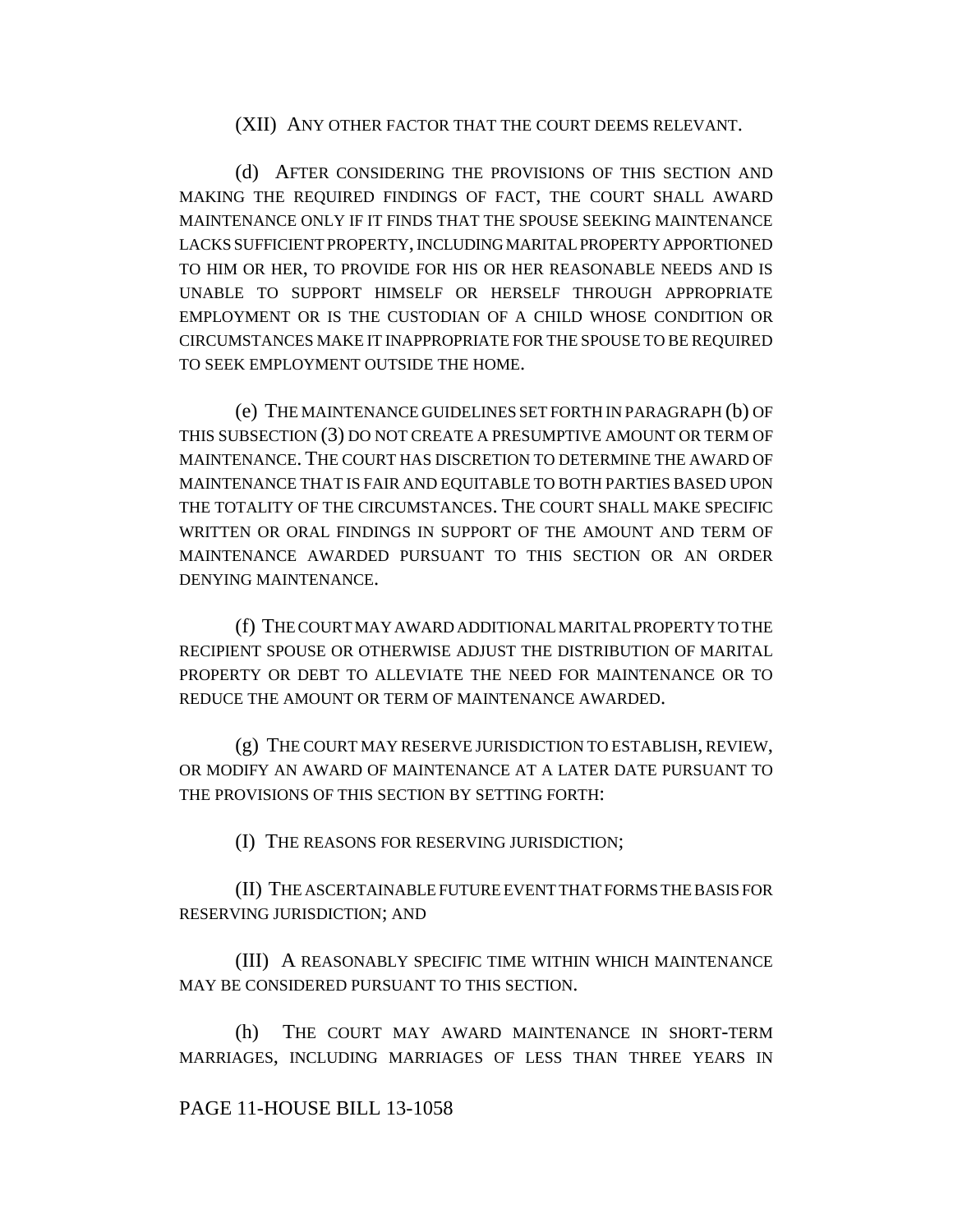DURATION, WHEN, GIVEN THE CIRCUMSTANCES OF THE PARTIES, THE DISTRIBUTION OF MARITAL PROPERTY IS INSUFFICIENT TO ACHIEVE AN EQUITABLE RESULT. IN DETERMINING THE AWARD OF MAINTENANCE, THE COURT MAY CONSIDER THE MAINTENANCE GUIDELINES AND THE RELEVANT FACTORS AFFECTING THE AMOUNT AND TERM OF MAINTENANCE SET FORTH IN THIS SUBSECTION (3). THE COURT SHALL MAKE WRITTEN OR ORAL FINDINGS PURSUANT TO PARAGRAPH (e) OF THIS SUBSECTION (3).

(i) NOTHING IN THIS SECTION PROHIBITS AN AWARD OF MAINTENANCE IN GROSS.

(4) **Temporary maintenance.** (a) (I) IN EVERY PROCEEDING FOR DISSOLUTION OF MARRIAGE, LEGAL SEPARATION, OR DECLARATION OF INVALIDITY WHERE TEMPORARY MAINTENANCE IS REQUESTED BY A PARTY, THE COURT MAY AWARD A MONTHLY AMOUNT OF TEMPORARY MAINTENANCE PURSUANT TO THE PROVISIONS OF SUBSECTION (3) OF THIS SECTION THAT ARE RELEVANT TO A DETERMINATION OF TEMPORARY MAINTENANCE.

(II) THE GUIDELINE TERM OF MAINTENANCE SET FORTH IN SUBPARAGRAPH (II) OF PARAGRAPH (b) OF SUBSECTION (3) OF THIS SECTION DOES NOT APPLY TO TEMPORARY MAINTENANCE ORDERS.THE COURT SHALL DETERMINE THE TERM FOR PAYMENT OF TEMPORARY MAINTENANCE.

(III) IN ADDITION TO THE RELEVANT FACTORS SET FORTH IN PARAGRAPH (c) OF SUBSECTION (3) OF THIS SECTION, THE COURT SHALL CONSIDER ANY ADDITIONAL FACTORS SPECIFIC TO THE DETERMINATION OF TEMPORARY MAINTENANCE, INCLUDING THE PAYMENT OF FAMILY EXPENSES AND DEBTS.

(b) AFTER DETERMINING THE AMOUNT OF TEMPORARY MAINTENANCE PURSUANT TO THIS SUBSECTION (4) AND THE AMOUNT OF TEMPORARY CHILD SUPPORT PURSUANT TO SECTION 14-10-115, THE COURT SHALL CONSIDER THE RESPECTIVE FINANCIAL RESOURCES OF EACH PARTY AND DETERMINE THE TEMPORARY PAYMENT OF MARITAL DEBT AND THE TEMPORARY ALLOCATION OF MARITAL PROPERTY.

(c) A DETERMINATION OF TEMPORARY MAINTENANCE DOES NOT PREJUDICE THE RIGHTS OF EITHER PARTY AT PERMANENT ORDERS.

## PAGE 12-HOUSE BILL 13-1058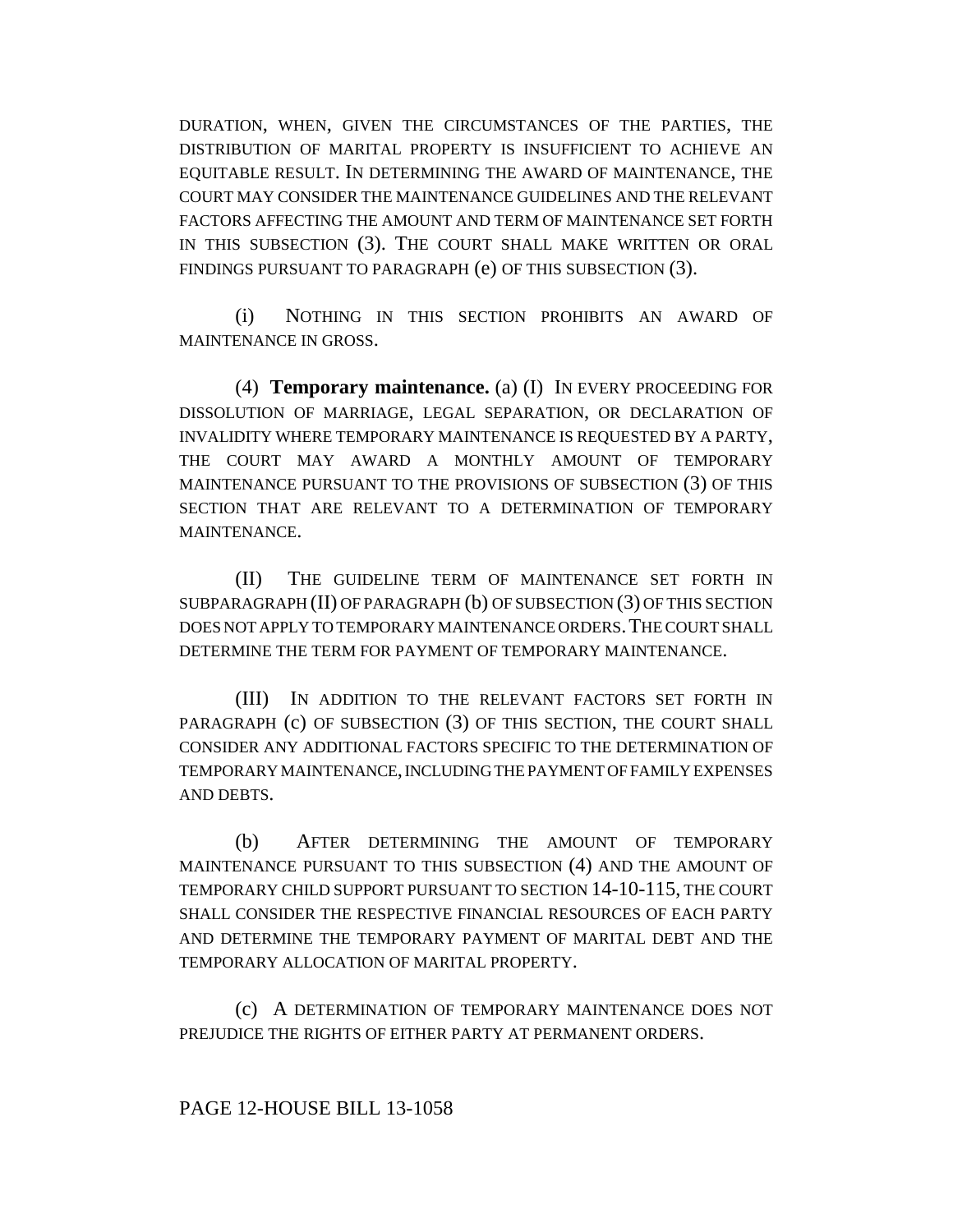(5) **Modification or termination of maintenance.** (a) EXCEPT UPON WRITTEN AGREEMENT OF THE PARTIES, AN AWARD OF MAINTENANCE ENTERED PURSUANT TO THIS SECTION MAY BE MODIFIED OR TERMINATED PURSUANT TO THE PROVISIONS OF SECTION 14-10-122. THE COURT MAY CONSIDER THE GUIDELINE AMOUNT AND TERM OF MAINTENANCE AND THE STATUTORY FACTORS SET FORTH IN SUBSECTION (3) OF THIS SECTION ONLY IN A MODIFICATION OR TERMINATION PROCEEDING CONCERNING A MAINTENANCE AWARD ENTERED ON OR AFTER JANUARY 1, 2014.

(b) THE ENACTMENT OF THIS SECTION DOES NOT CONSTITUTE A SUBSTANTIAL AND CONTINUING CHANGE OF CIRCUMSTANCE FOR PURPOSES OF MODIFYING MAINTENANCE ORDERS ENTERED BEFORE JANUARY 1, 2014.

(6) **Security for the payment of maintenance.** (a) THE COURT MAY REQUIRE THE PAYOR SPOUSE TO PROVIDE REASONABLE SECURITY FOR THE PAYMENT OF MAINTENANCE IN THE EVENT OF THE PAYOR SPOUSE'S DEATH PRIOR TO THE END OF THE MAINTENANCE TERM.

(b) REASONABLE SECURITY MAY INCLUDE, BUT NEED NOT BE LIMITED TO, MAINTENANCE OF LIFE INSURANCE FOR THE BENEFIT OF THE RECIPIENT SPOUSE. IN ENTERING AN ORDER TO MAINTAIN LIFE INSURANCE, THE COURT SHALL CONSIDER:

(I) THE AGE AND INSURABILITY OF THE PAYOR SPOUSE;

(II) THE COST OF THE LIFE INSURANCE;

(III) THE AMOUNT AND TERM OF THE MAINTENANCE;

(IV) WHETHER THE PARTIES CARRIED LIFE INSURANCE DURING THE MARRIAGE;

(V) PREVAILING INTEREST RATES AT THE TIME OF THE ORDER; AND

(VI) OTHER OBLIGATIONS OF THE PAYOR SPOUSE.

(c) ORDERS TO MAINTAIN SECURITY MAY BE MODIFIED OR TERMINATED PURSUANT TO SECTION 14-10-122.

(7) **Maintenance agreements - waiver - unrepresented parties.**

PAGE 13-HOUSE BILL 13-1058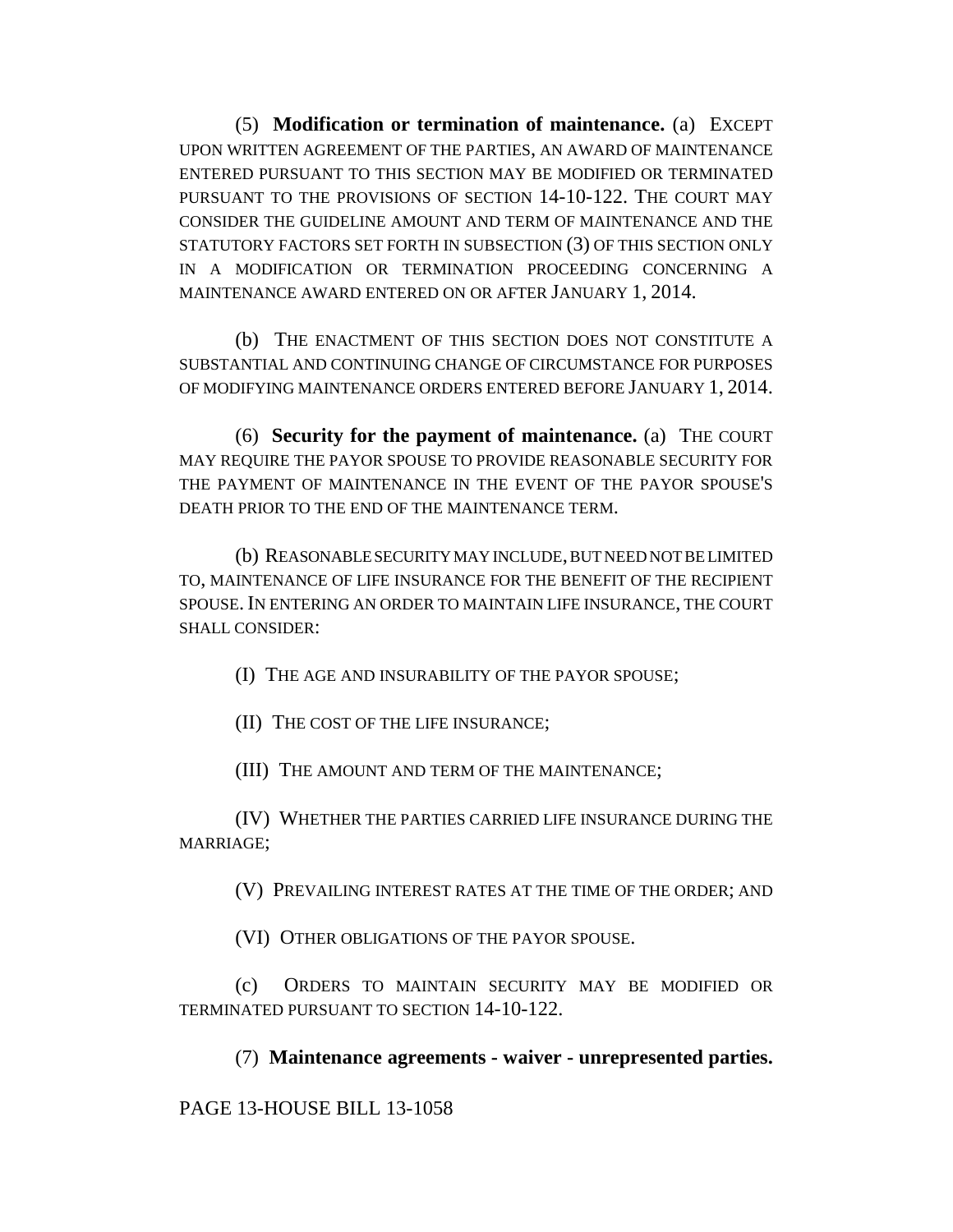(a) EITHER OR BOTH OF THE PARTIES MAY AGREE IN WRITING OR ORALLY IN COURT TO WAIVE MAINTENANCE CONSISTENT WITH THE PROVISIONS OF SECTION 14-10-112. THE PARTIES MAY ALSO AGREE TO WAIVE MAINTENANCE IN A MARITAL AGREEMENT CONSISTENT WITH THE PROVISIONS OF THE "COLORADO MARITAL AGREEMENT ACT", CREATED IN PART 3 OF ARTICLE 2 OF THIS TITLE. THE ENFORCEABILTY OF MAINTENANCE PROVISIONS IN A MARITAL AGREEMENT IS DETERMINED PURSUANT TO THE PROVISIONS OF SECTION 14-2-307.

(b) IN ANY PROCEEDING THAT FALLS WITHIN THE MAINTENANCE GUIDELINES SET FORTH IN SUBSECTION (3) OF THIS SECTION, AT THE TIME OF EITHER TEMPORARY ORDERS OR PERMANENT ORDERS, IF EITHER PARTY IS NOT REPRESENTED BY AN ATTORNEY, THE COURT SHALL NOT APPROVE AN AGREEMENT WAIVING MAINTENANCE OR AGREEING TO AN AMOUNT OR TERM OF MAINTENANCE THAT DOES NOT FOLLOW THE MAINTENANCE GUIDELINES UNLESS THE UNREPRESENTED PARTY HAS INDICATED THAT HE OR SHE IS AWARE OF THE MAINTENANCE GUIDELINES PURSUANT TO THIS SECTION.

(8) **Definitions.** AS USED IN THIS SECTION, UNLESS THE CONTEXT OTHERWISE REQUIRES:

(a) (I) "ADJUSTED GROSS INCOME" MEANS GROSS INCOME AS DEFINED IN PARAGRAPH (c) OF THIS SUBSECTION (8), LESS PREEXISTING COURT-ORDERED CHILD SUPPORT OBLIGATIONS ACTUALLY PAID BY A PARTY, PREEXISTING COURT-ORDERED ALIMONY OR MAINTENANCE OBLIGATIONS ACTUALLY PAID BY A PARTY, AND THE ADJUSTMENT TO A PARTY'S INCOME AS DETERMINED PURSUANT TO SECTION 14-10-115 (6) (b) (I), FOR ANY CHILDREN WHO ARE NOT CHILDREN OF THE MARRIAGE FOR WHOM THE PARTY HAS A LEGAL RESPONSIBILITY TO SUPPORT.

(II) FOR PURPOSES OF THIS PARAGRAPH (a), "INCOME" MEANS THE ACTUAL GROSS INCOME OF A PARTY, IF EMPLOYED TO FULL CAPACITY, OR POTENTIAL INCOME, IF UNEMPLOYED OR UNDEREMPLOYED.

(b) "DURATION OF MARRIAGE" MEANS THE NUMBER OF WHOLE MONTHS, BEGINNING FROM THE FIRST DAY OF THE MONTH FOLLOWING THE DATE OF THE PARTIES' MARRIAGE UNTIL THE DATE OF DECREE OR THE DATE OF THE HEARING ON DISPOSITION OF PROPERTY IF SUCH HEARING PRECEDES THE DATE OF THE DECREE.

### PAGE 14-HOUSE BILL 13-1058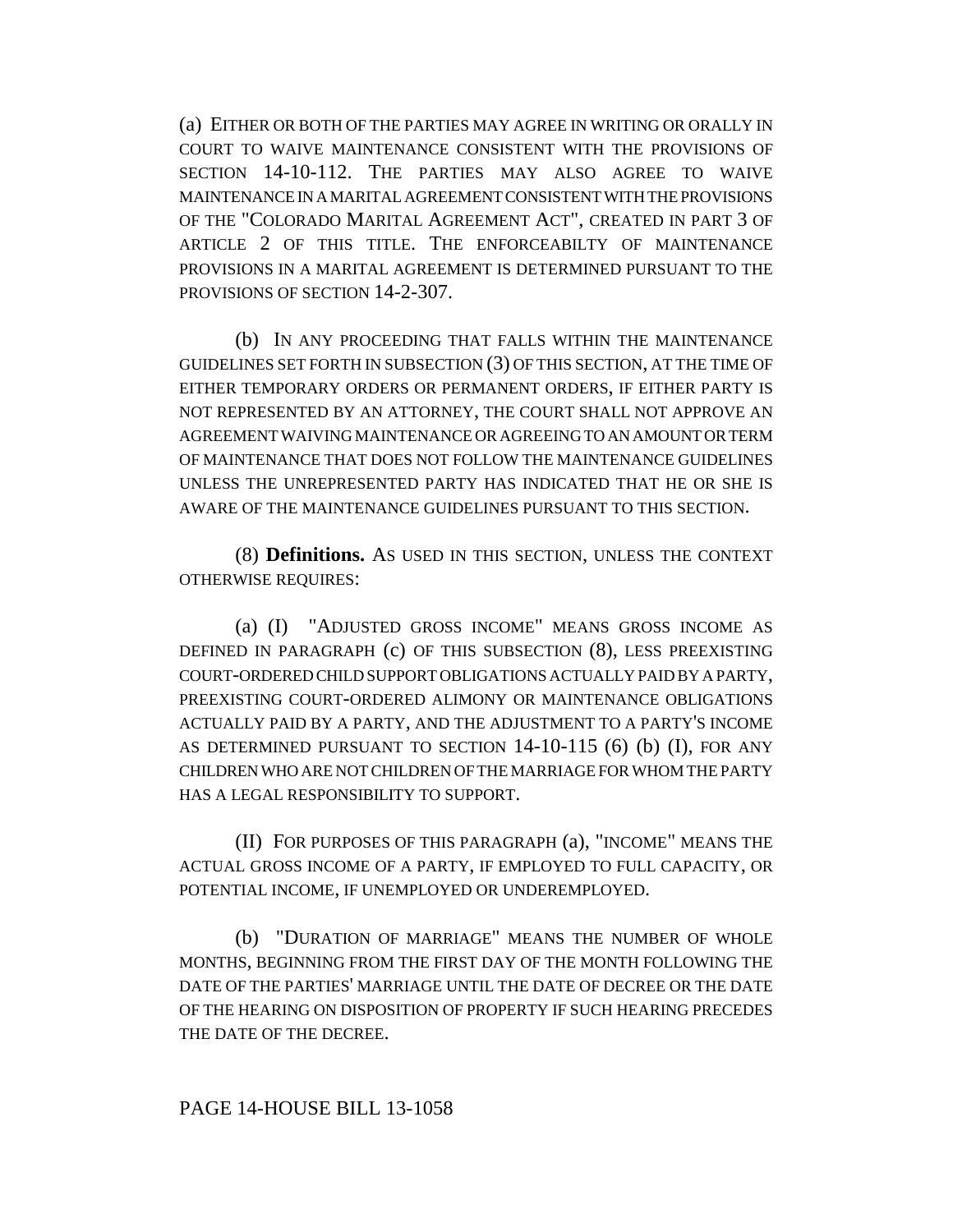(c) (I) "GROSS INCOME" MEANS INCOME FROM ANY SOURCE AND INCLUDES, BUT IS NOT LIMITED TO:

(A) INCOME FROM SALARIES;

(B) WAGES, INCLUDING TIPS DECLARED BY THE INDIVIDUAL FOR PURPOSES OF REPORTING TO THE FEDERAL INTERNAL REVENUE SERVICE OR TIPS IMPUTED TO BRING THE EMPLOYEE'S GROSS EARNINGS TO THE MINIMUM WAGE FOR THE NUMBER OF HOURS WORKED, WHICHEVER IS GREATER;

(C) COMMISSIONS;

(D) PAYMENTS RECEIVED AS AN INDEPENDENT CONTRACTOR FOR LABOR OR SERVICES, WHICH PAYMENTS MUST BE CONSIDERED INCOME FROM SELF-EMPLOYMENT;

(E) BONUSES;

(F) DIVIDENDS;

(G) SEVERANCE PAY;

(H) PENSION PAYMENTS AND RETIREMENT BENEFITS ACTUALLY RECEIVED THAT HAVE NOT PREVIOUSLY BEEN DIVIDED AS PROPERTY IN THIS ACTION, INCLUDING BUT NOT LIMITED TO THOSE PAID PURSUANT TO ARTICLES 51, 54, 54.5, AND 54.6 OF TITLE 24, C.R.S., AND ARTICLE 30 OF TITLE 31, C.R.S.;

(I) ROYALTIES;

(J) RENTS;

(K) INTEREST;

(L) TRUST INCOME AND DISTRIBUTIONS;

(M) ANNUITY PAYMENTS;

(N) CAPITAL GAINS;

PAGE 15-HOUSE BILL 13-1058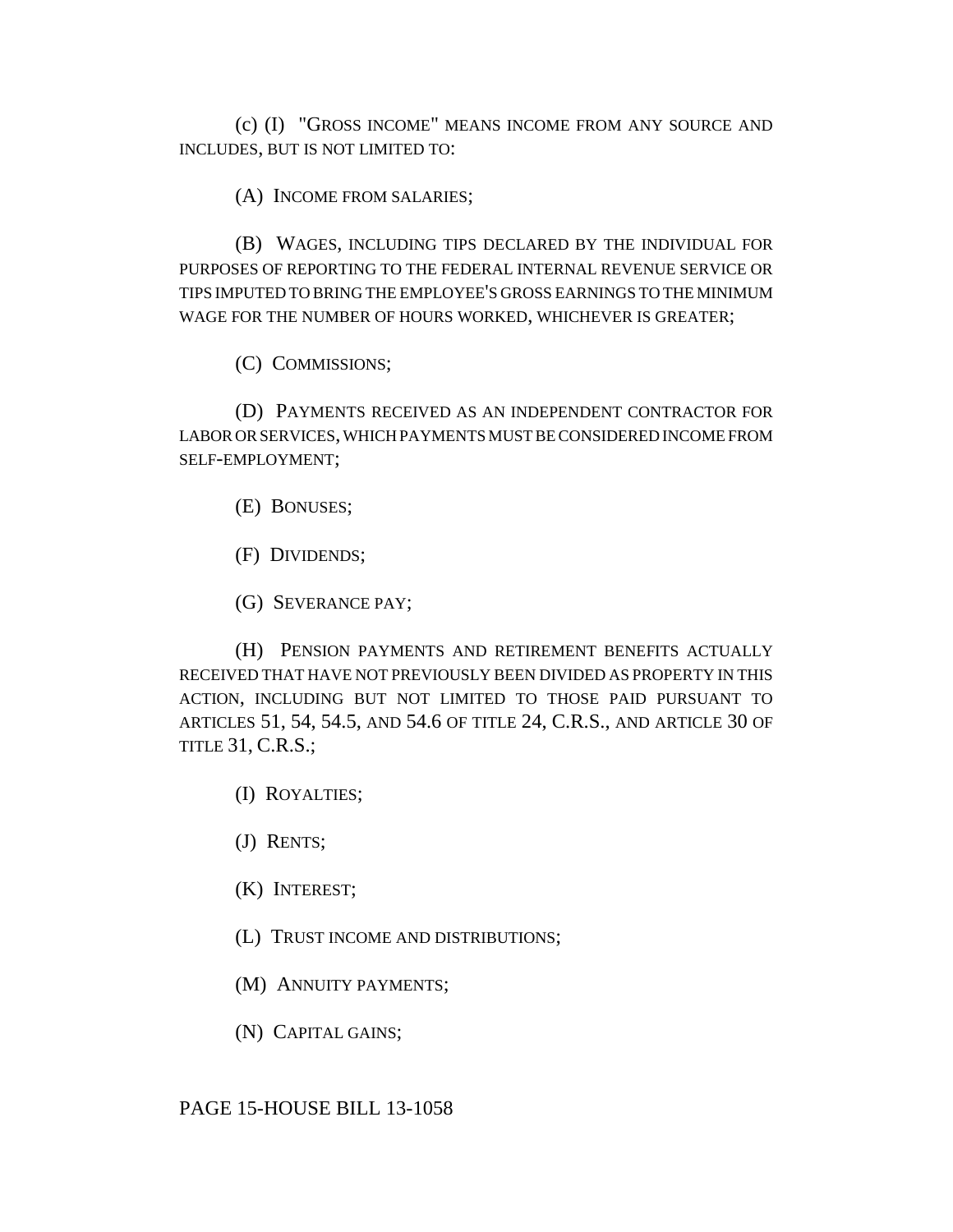(O) ANY MONEYS DRAWN BY A SELF-EMPLOYED INDIVIDUAL FOR PERSONAL USE THAT ARE DEDUCTED AS A BUSINESS EXPENSE, WHICH MONEYS MUST BE CONSIDERED INCOME FROM SELF-EMPLOYMENT;

(P) SOCIAL SECURITY BENEFITS, INCLUDING SOCIAL SECURITY BENEFITS ACTUALLY RECEIVED BY A PARTY AS A RESULT OF THE DISABILITY OF THAT PARTY;

(Q) WORKERS' COMPENSATION BENEFITS;

(R) UNEMPLOYMENT INSURANCE BENEFITS;

(S) DISABILITY INSURANCE BENEFITS;

(T) FUNDS HELD IN OR PAYABLE FROM ANY HEALTH, ACCIDENT, DISABILITY, OR CASUALTY INSURANCE TO THE EXTENT THAT SUCH INSURANCE REPLACES WAGES OR PROVIDES INCOME IN LIEU OF WAGES;

(U) MONETARY GIFTS;

(V) MONETARY PRIZES, EXCLUDING LOTTERY WINNINGS NOT REQUIRED BY THE RULES OF THE COLORADO LOTTERY COMMISSION TO BE PAID ONLY AT THE LOTTERY OFFICE;

(W) INCOME FROM GENERAL PARTNERSHIPS, LIMITED PARTNERSHIPS, CLOSELY HELD CORPORATIONS, OR LIMITED LIABILITY COMPANIES; EXCEPT THAT, IF A PARTY IS A PASSIVE INVESTOR, HAS A MINORITY INTEREST IN THE COMPANY, AND DOES NOT HAVE ANY MANAGERIAL DUTIES OR INPUT, THEN THE INCOME TO BE RECOGNIZED MAY BE LIMITED TO ACTUAL CASH DISTRIBUTIONS RECEIVED;

(X) EXPENSE REIMBURSEMENTS OR IN-KIND PAYMENTS RECEIVED BY A PARTY IN THE COURSE OF EMPLOYMENT, SELF-EMPLOYMENT, OR OPERATION OF A BUSINESS IF THEY ARE SIGNIFICANT AND REDUCE PERSONAL LIVING EXPENSES;

(Y) ALIMONY OR MAINTENANCE RECEIVED; AND

(Z) OVERTIME PAY, ONLY IF THE OVERTIME IS REQUIRED BY THE EMPLOYER AS A CONDITION OF EMPLOYMENT.

## PAGE 16-HOUSE BILL 13-1058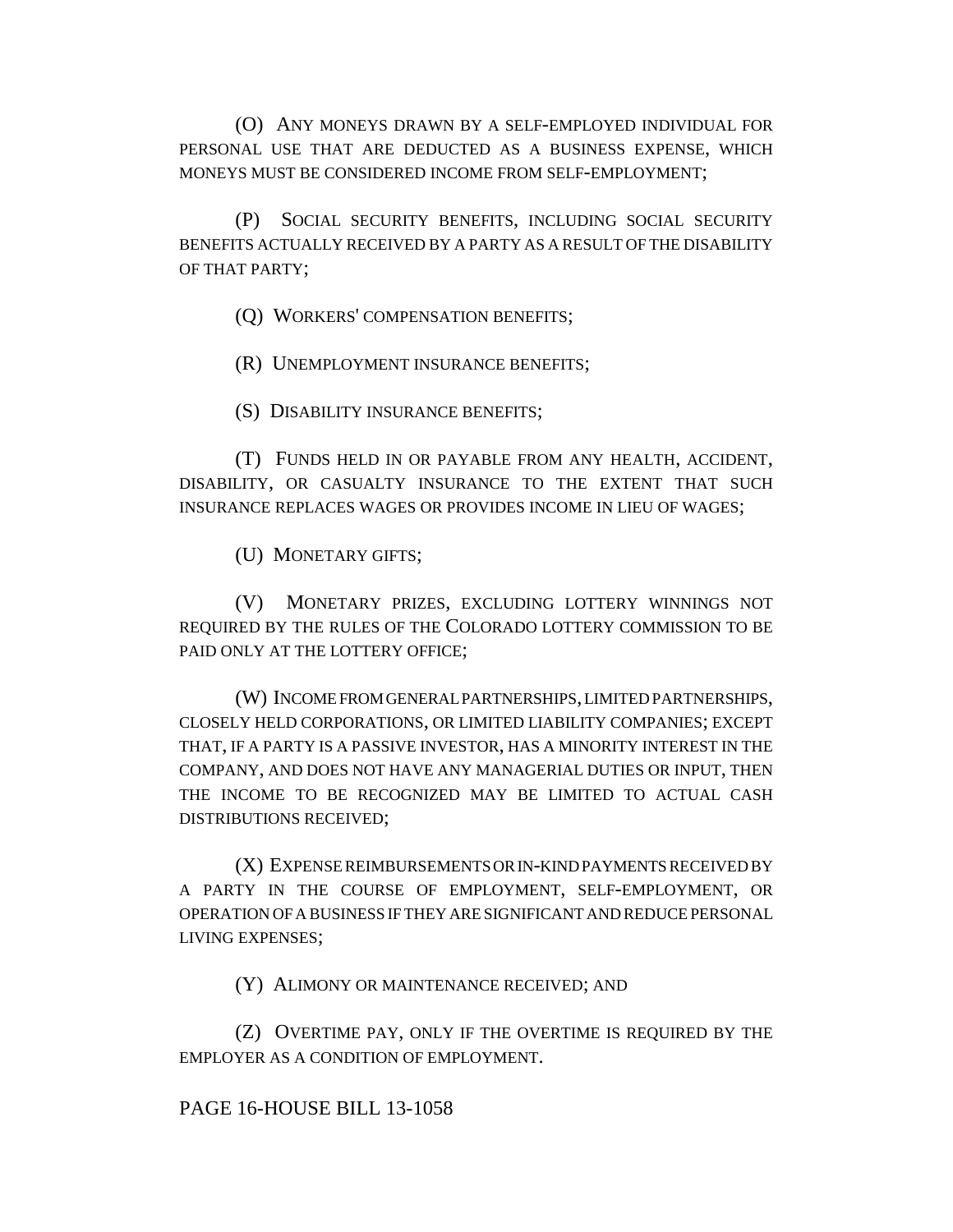(II) "GROSS INCOME" DOES NOT INCLUDE:

(A) CHILD SUPPORT PAYMENTS RECEIVED;

(B) BENEFITS RECEIVED FROM MEANS-TESTED PUBLIC ASSISTANCE PROGRAMS, INCLUDING BUT NOT LIMITED TO ASSISTANCE PROVIDED UNDER THE COLORADO WORKS PROGRAM, AS DESCRIBED IN PART 7 OF ARTICLE 2 OF TITLE 26, C.R.S., SUPPLEMENTAL SECURITY INCOME, FOOD STAMPS, AND GENERAL ASSISTANCE;

(C) INCOME FROM ADDITIONAL JOBS THAT RESULT IN THE EMPLOYMENT OF THE OBLIGOR MORE THAN FORTY HOURS PER WEEK OR MORE THAN WHAT WOULD OTHERWISE BE CONSIDERED TO BE FULL-TIME EMPLOYMENT; AND

(D) SOCIAL SECURITY BENEFITS RECEIVED BY A PARENT ON BEHALF OF A MINOR CHILD AS A RESULT OF THE DEATH OR DISABILITY OF A PARENT OR STEPPARENT.

(E) EARNINGS OR GAINS ON RETIREMENT ACCOUNTS, INCLUDING INDIVIDUAL RETIREMENT ACCOUNTS; EXCEPT THAT SUCH EARNINGS OR GAINS SHALL NOT BE INCLUDED AS INCOME UNLESS A PARTY TAKES A DISTRIBUTION FROM THE ACCOUNT. IF A PARTY MAY TAKE A DISTRIBUTION FROM THE ACCOUNT WITHOUT BEING SUBJECT TO A FEDERAL TAX PENALTY FOR EARLY DISTRIBUTION AND THE PARTY CHOOSES NOT TO TAKE A DISTRIBUTION, THE COURT MAY CONSIDER THE DISTRIBUTION THAT COULD HAVE BEEN TAKEN IN DETERMINING THE PARTY'S GROSS INCOME.

(III) (A) FOR INCOME FROM SELF-EMPLOYMENT, RENT, ROYALTIES, PROPRIETORSHIP OF A BUSINESS, OR JOINT OWNERSHIP OF A PARTNERSHIP OR CLOSELY HELD CORPORATION, "GROSS INCOME" EQUALS GROSS RECEIPTS MINUS ORDINARY AND NECESSARY EXPENSES, AS DEFINED IN SUB-SUBPARAGRAPH (B) OF THIS SUBPARAGRAPH (III), REQUIRED TO PRODUCE SUCH INCOME.

(B) "ORDINARY AND NECESSARY EXPENSES", AS USED IN SUB-SUBPARAGRAPH (A) OF THIS SUBPARAGRAPH (III), DOES NOT INCLUDE AMOUNTS ALLOWABLE BY THE INTERNAL REVENUE SERVICE FOR THE ACCELERATED COMPONENT OF DEPRECIATION EXPENSES OR INVESTMENT TAX CREDITS OR ANY OTHER BUSINESS EXPENSES DETERMINED BY THE

#### PAGE 17-HOUSE BILL 13-1058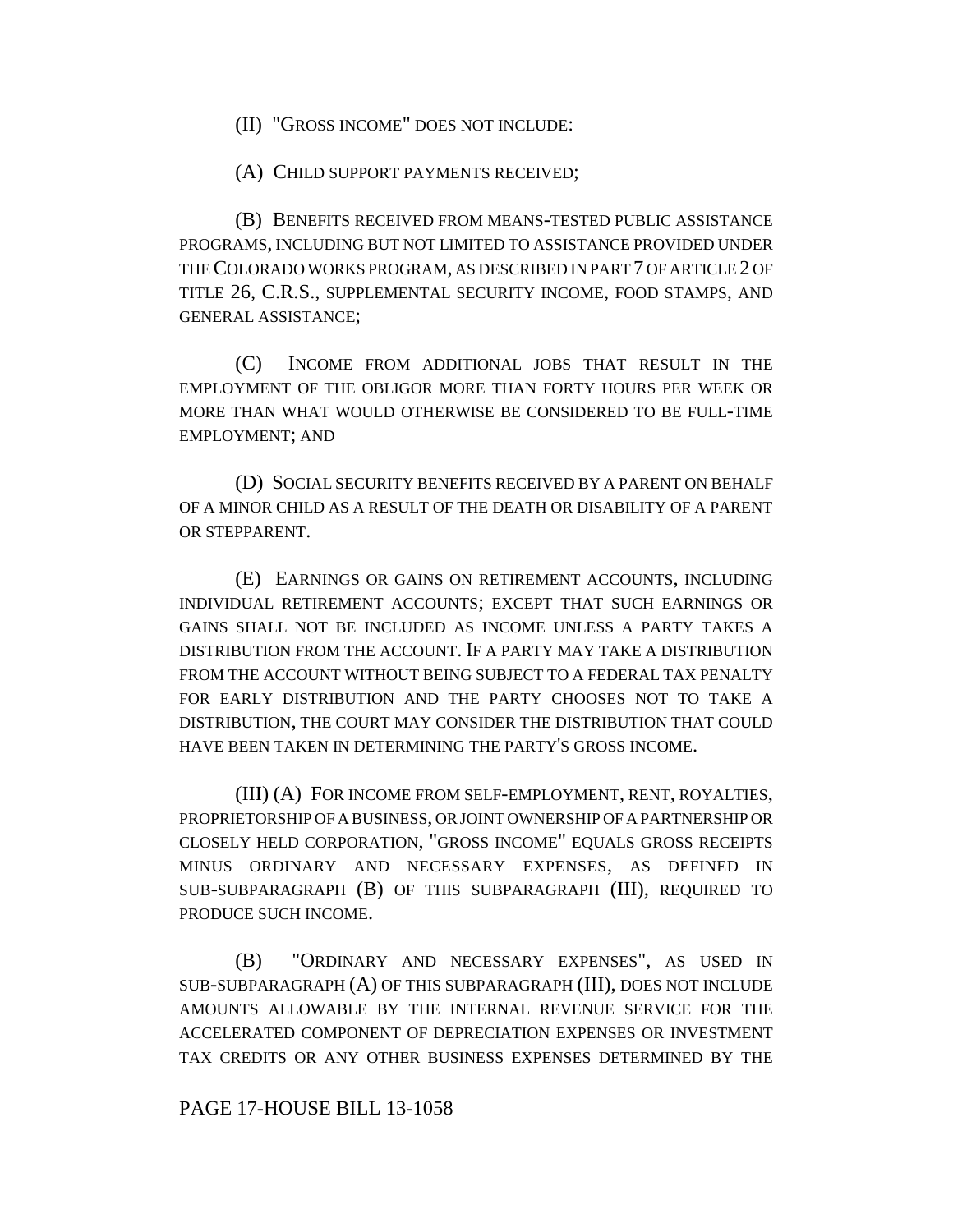COURT TO BE INAPPROPRIATE FOR DETERMINING GROSS INCOME FOR PURPOSES OF CALCULATING MAINTENANCE.

(IV) IF A PARTY IS VOLUNTARILY UNEMPLOYED OR UNDEREMPLOYED, MAINTENANCE SHALL BE CALCULATED BASED ON A DETERMINATION OF POTENTIAL INCOME; EXCEPT THAT A DETERMINATION OF POTENTIAL INCOME SHALL NOT BE MADE FOR A PARTY WHO IS PHYSICALLY OR MENTALLY INCAPACITATED OR IS CARING FOR A CHILD UNDER THE AGE OF THIRTY MONTHS FOR WHOM THE PARTIES OWE A JOINT LEGAL RESPONSIBILITY OR FOR AN INCARCERATED PARENT SENTENCED TO ONE YEAR OR MORE.

(V) FOR THE PURPOSES OF THIS SECTION, A PARTY SHALL NOT BE DEEMED "UNDEREMPLOYED" IF:

(A) THE EMPLOYMENT IS TEMPORARY AND IS REASONABLY INTENDED TO RESULT IN HIGHER INCOME WITHIN THE FORESEEABLE FUTURE; OR

(B) THE EMPLOYMENT IS A GOOD FAITH CAREER CHOICE; OR

(C) THE PARTY IS ENROLLED IN AN EDUCATIONAL PROGRAM THAT IS REASONABLY INTENDED TO RESULT IN A DEGREE OR CERTIFICATION WITHIN A REASONABLE PERIOD OF TIME AND THAT WILL RESULT IN A HIGHER INCOME, SO LONG AS THE EDUCATIONAL PROGRAM IS A GOOD FAITH CAREER CHOICE.

(9) **Application.** THE PROVISIONS OF THIS SECTION APPLY ONLY TO ACTIONS IN WHICH A PETITION FOR DISSOLUTION, LEGAL SEPARATION, OR DECLARATION OF INVALIDITY, OR AN ACTION FOR THE INITIAL ESTABLISHMENT OF MAINTENANCE IS FILED ON OR AFTER JANUARY 1, 2014.

**SECTION 2.** In Colorado Revised Statutes, 14-10-122, **amend** (2) as follows:

**14-10-122. Modification and termination of provisions for maintenance, support, and property disposition - automatic lien.** (2) (a) Unless otherwise agreed in writing or expressly provided in the decree, the obligation to pay future maintenance is terminated upon THE EARLIER OF:

PAGE 18-HOUSE BILL 13-1058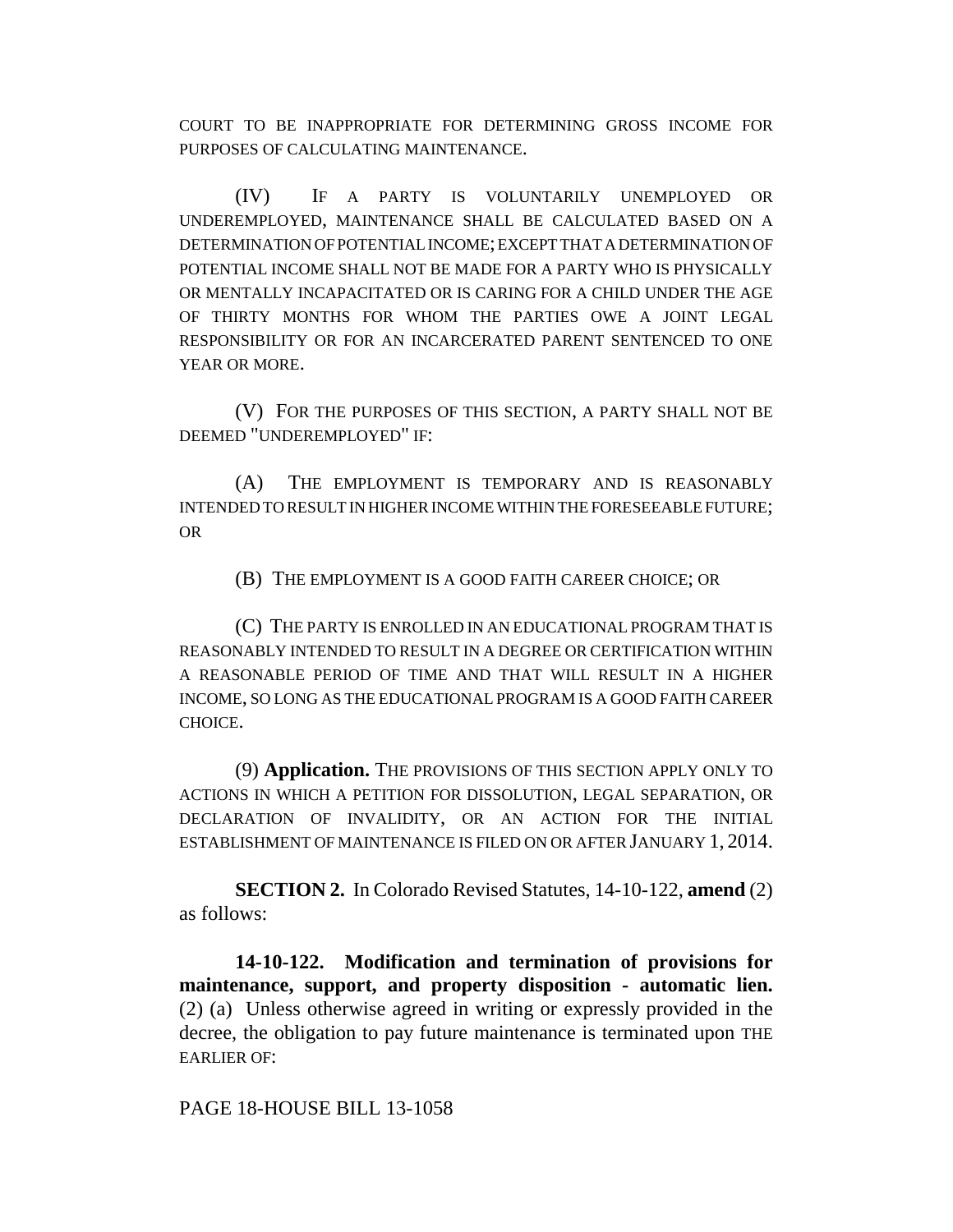(I) The death of either party; or

(II) THE END OF THE MAINTENANCE TERM, UNLESS A MOTION FOR MODIFICATION IS FILED PRIOR TO THE EXPIRATION OF THE TERM;

(III) The remarriage of the party receiving maintenance; OR

(IV) A COURT ORDER TERMINATING MAINTENANCE.

(b) A PAYOR SPOUSE WHOSE INCOME IS REDUCED OR TERMINATED DUE TO HIS OR HER RETIREMENT AFTER REACHING FULL RETIREMENT AGE IS ENTITLED TO A REBUTTABLE PRESUMPTION THAT THE RETIREMENT IS IN GOOD FAITH.

(c) FOR PURPOSES OF THIS SUBSECTION (2), "FULL RETIREMENT AGE" MEANS THE PAYOR'S USUAL OR ORDINARY RETIREMENT AGE WHEN HE OR SHE WOULD BE ELIGIBLE FOR FULL UNITED STATES SOCIAL SECURITY BENEFITS, REGARDLESS OF WHETHER HE OR SHE IS INELIGIBLE FOR SOCIAL SECURITY BENEFITS FOR SOME REASON OTHER THAN ATTAINING FULL RETIREMENT AGE. "FULL RETIREMENT AGE" SHALL NOT MEAN "EARLY RETIREMENT AGE" IF EARLY RETIREMENT IS AVAILABLE TO THE PAYOR SPOUSE, NOR SHALL IT MEAN "MAXIMUM BENEFIT RETIREMENT AGE" IF ADDITIONAL BENEFITS ARE AVAILABLE AS A RESULT OF DELAYED RETIREMENT.

**SECTION 3. Act subject to petition - effective date.** This act takes effect January 1, 2014; except that, if a referendum petition is filed pursuant to section 1 (3) of article V of the state constitution against this act or an item, section, or part of this act within the ninety-day period after final adjournment of the general assembly, then the act, item, section, or part will not take effect unless approved by the people at the general election to be